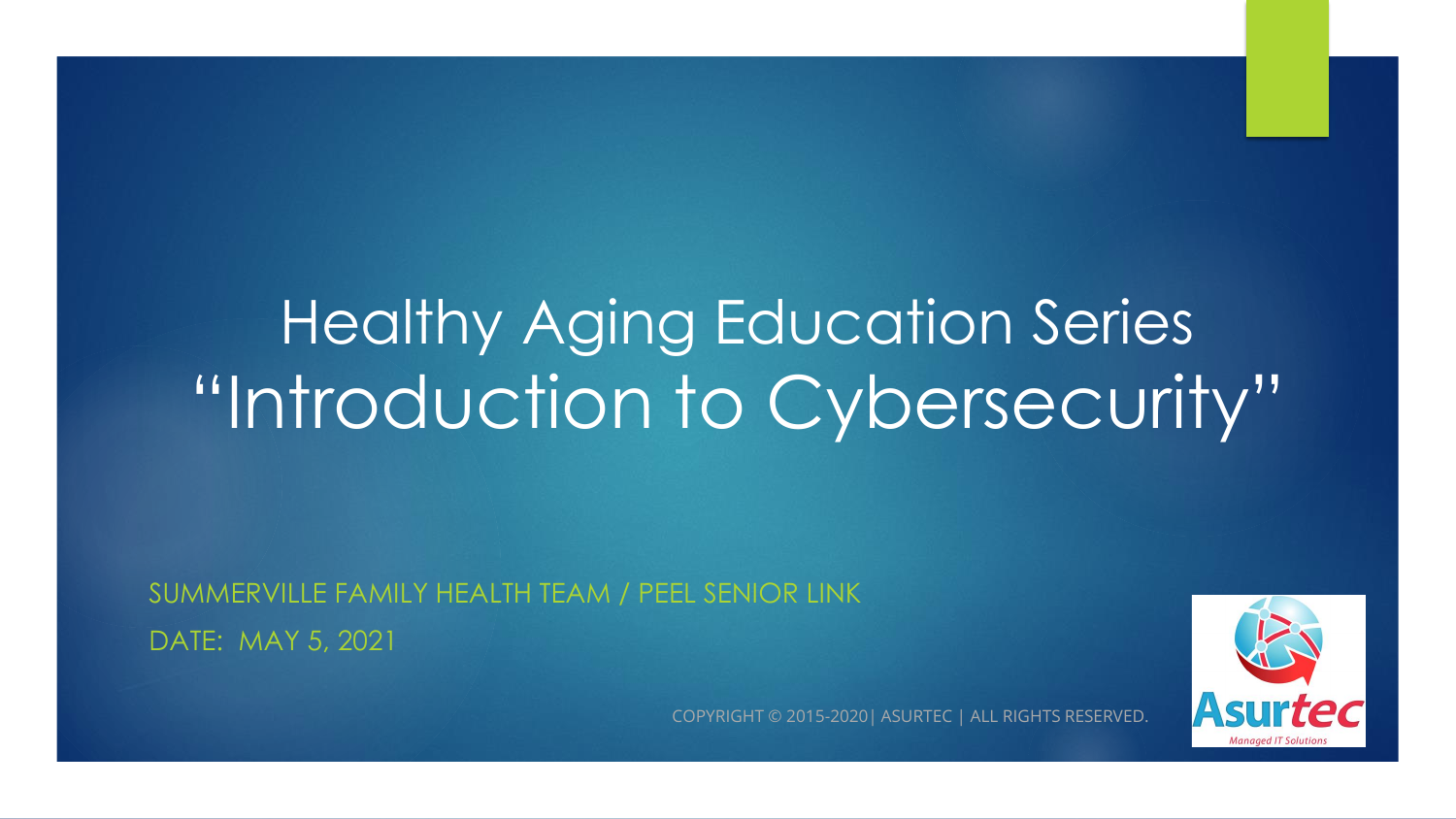### Who am I?



### My name is Cathy Timlin

- Retired Executive Director
- Training and Organizational Development Coordinator with Asurtec Technology Solutions

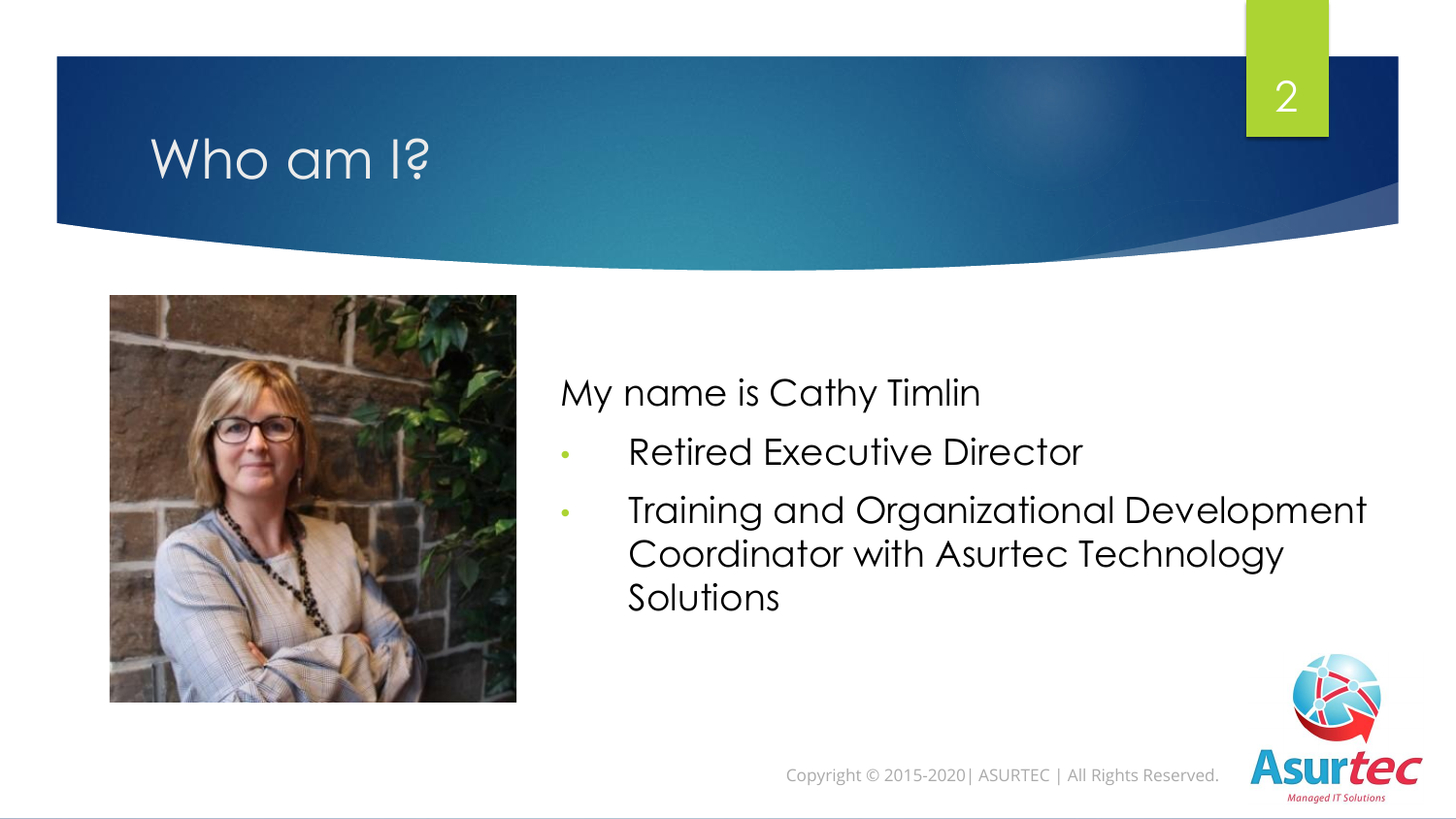## **Introduction**

Throughout our discussion I will;

- Discuss the types of cybersecurity risks facing individuals today,
- Showcase examples of potential cybersecurity risks
- Give you tips on identifying and responding to these threats

Any Questions?

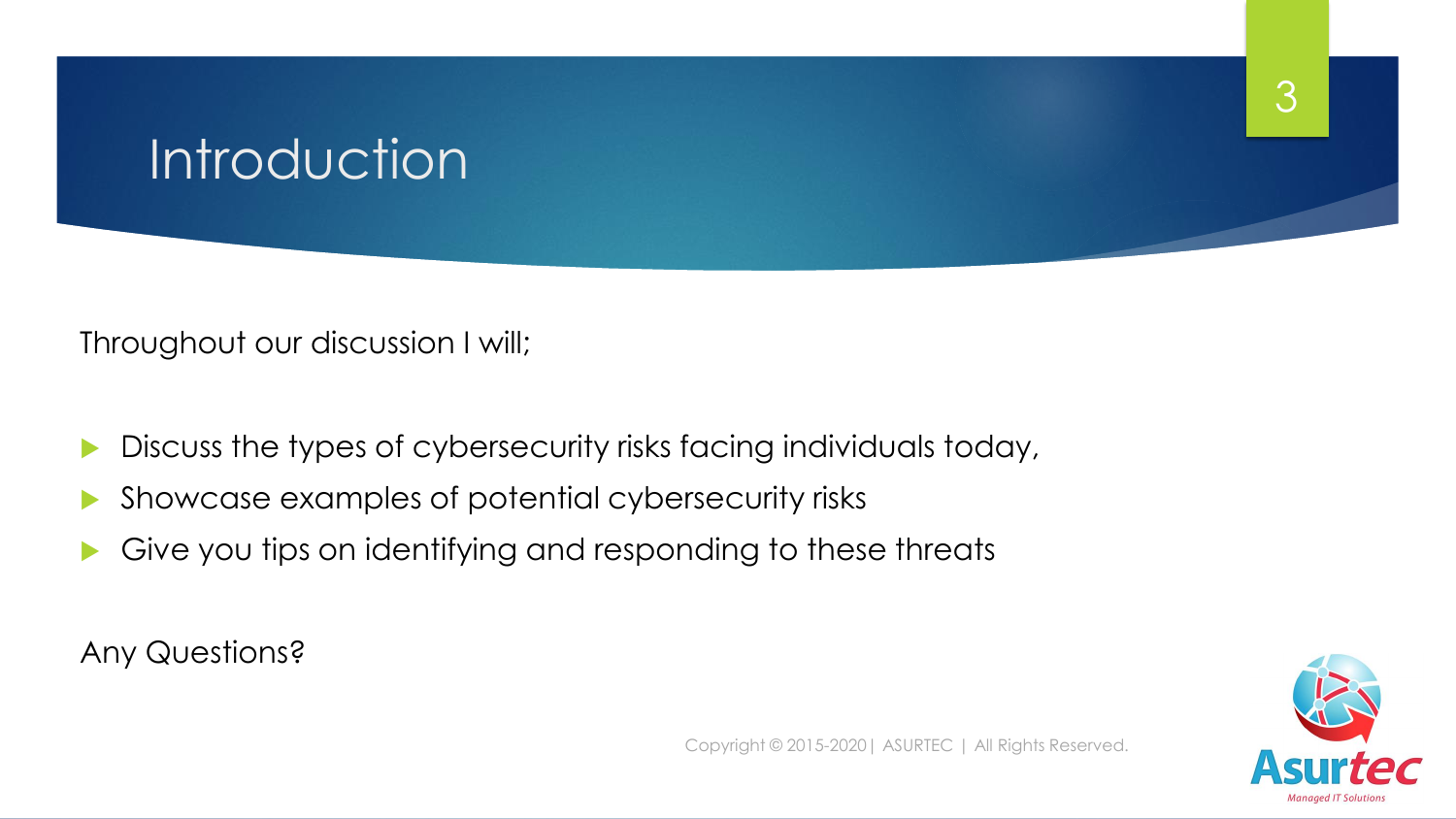### Today's Topics

- Dealing with Scam emails, texts and phone calls
- Passwords Creating strong passwords and Keeping yourself Safe
- Social Media Think before you post
- Privacy 101 online shopping, banking and other financial transactions



4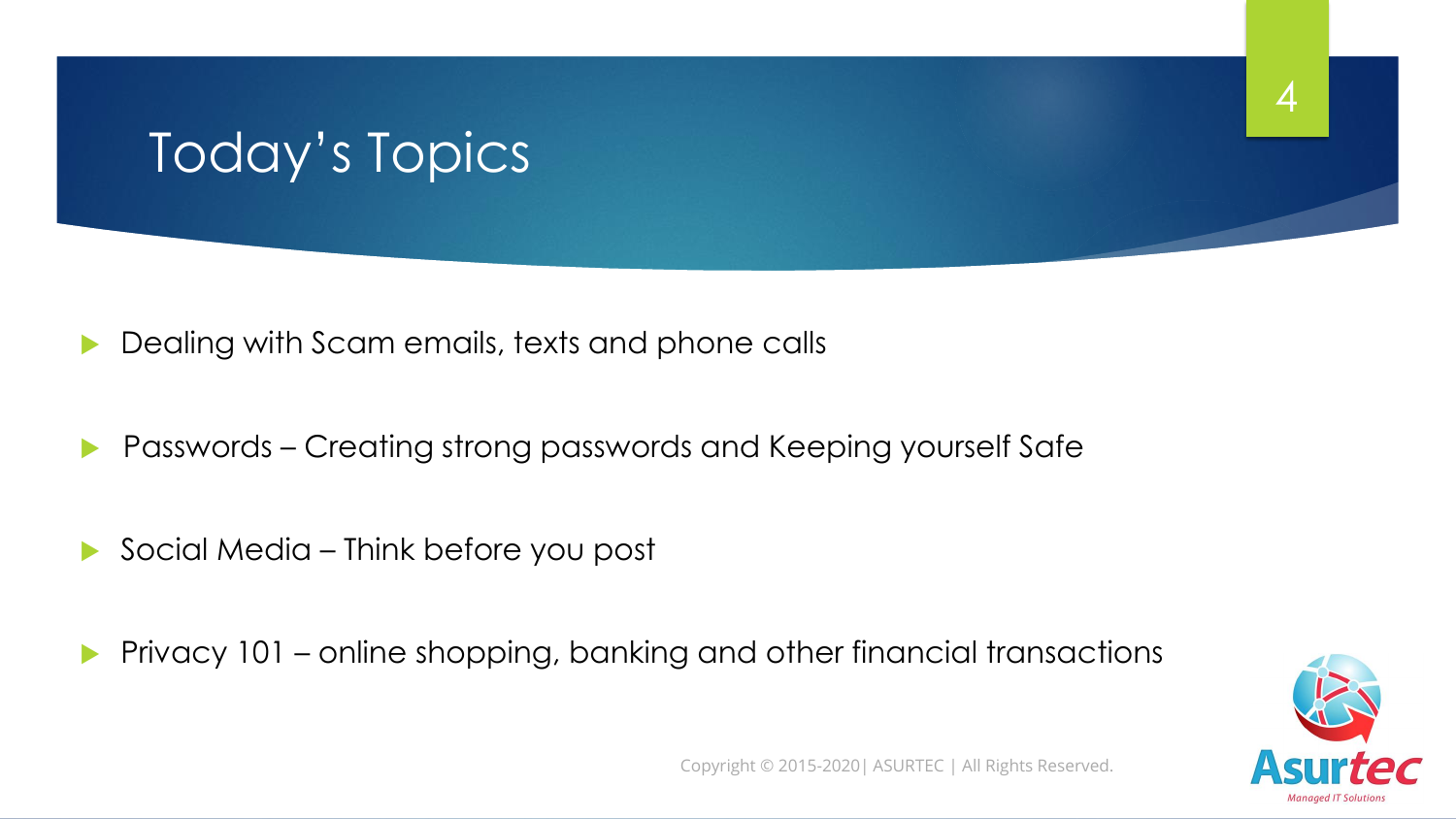### What is Cybersecurity?

### **Definition of** *cybersecurity*

**:** measures taken to protect a computer or computer system (as on the Internet) against unauthorized access or attack

**Source:** <https://www.merriam-webster.com/dictionary/cybersecurity>

Copyright © 2015-2020| ASURTEC | All Rights Reserved.

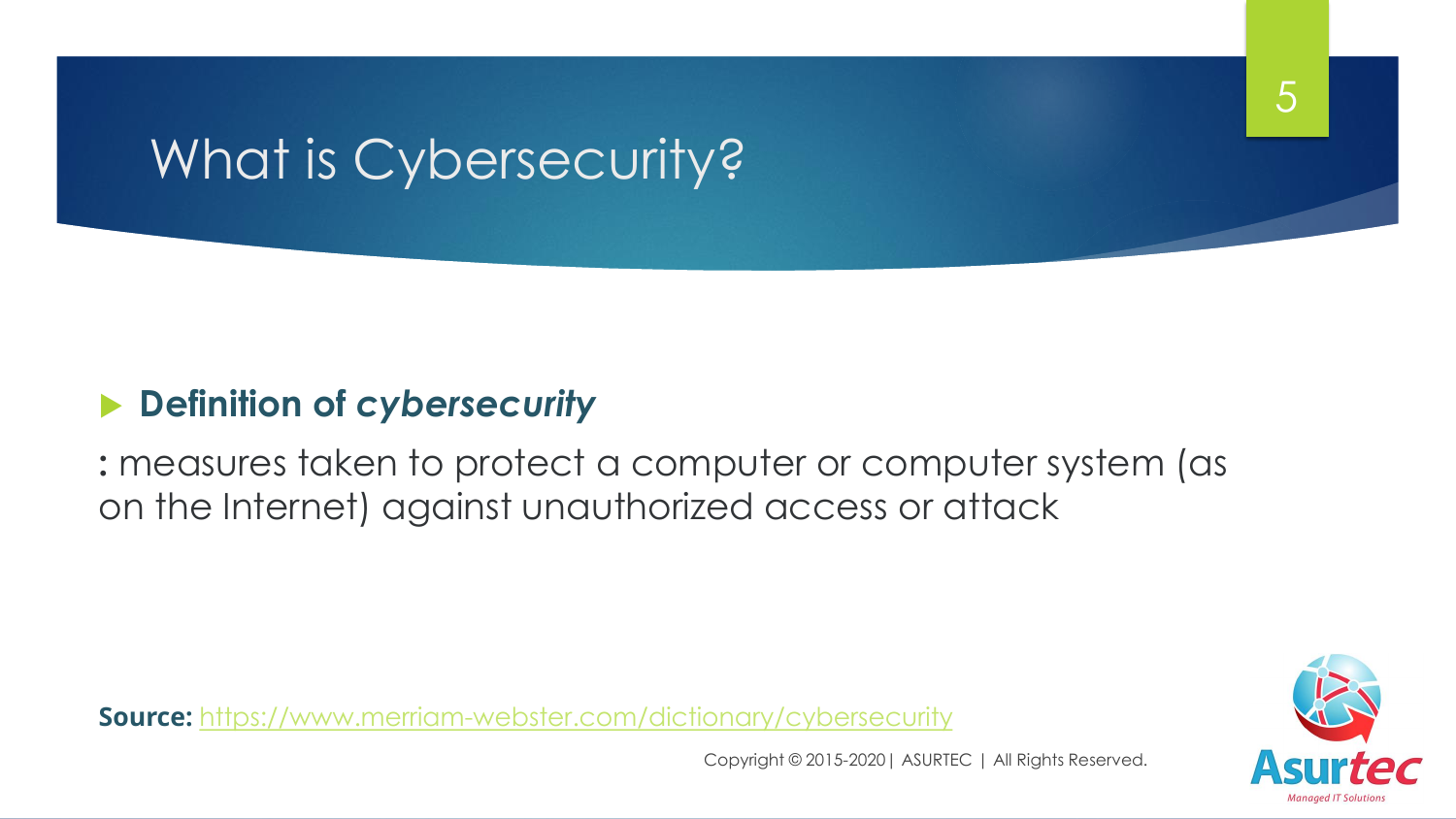## Why do seniors go online?



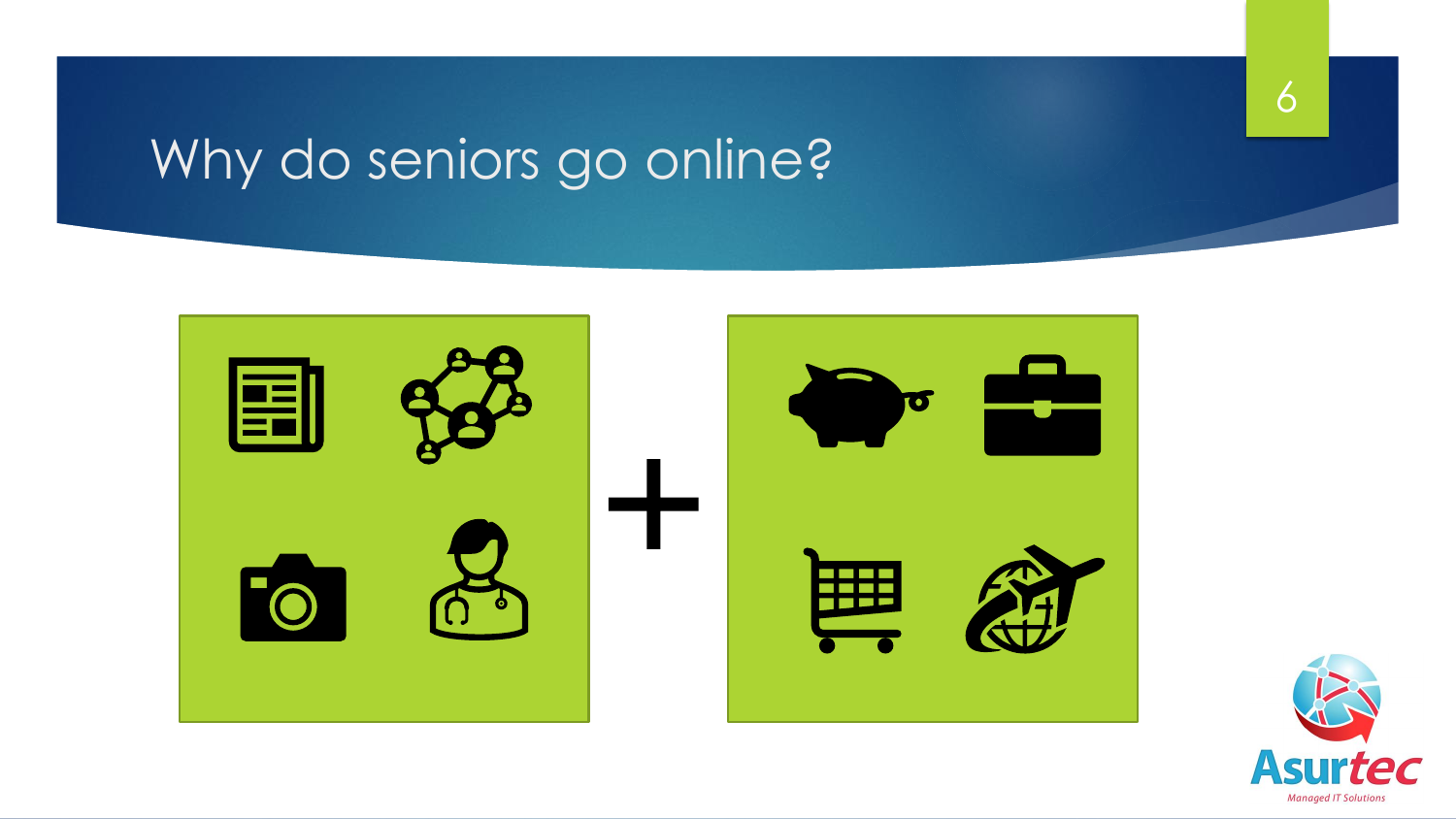### Seniors Online

- While technology can provide many positive and powerful tools, there can be risks involved with online use
- Learning how to manage these risks really is key to safe and enjoyable online use
- Following some simple rules can go a long way to keep you, your family and friends safe



7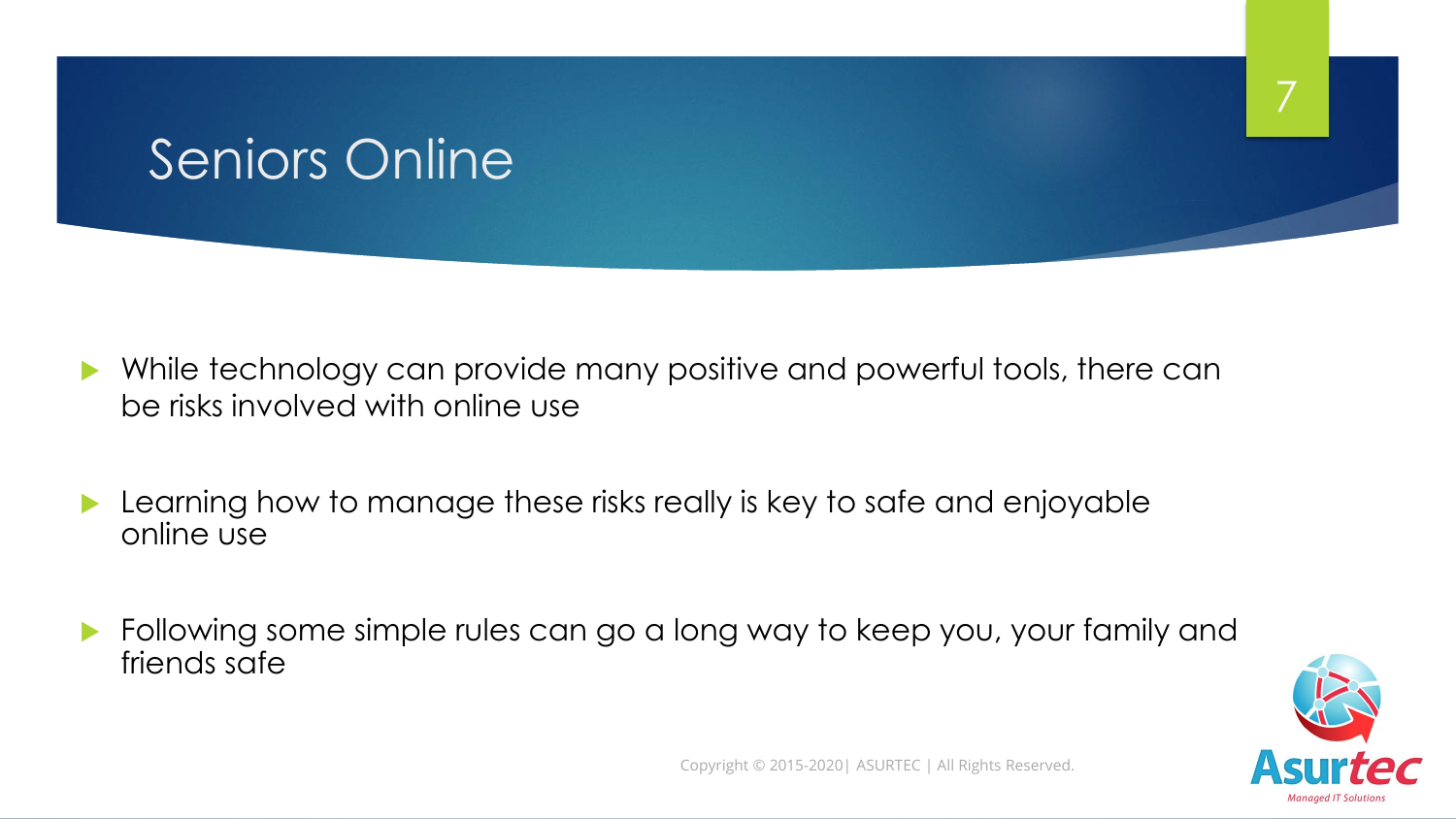## Seniors Online

#### **Don't be hacked by a Human!!**

- There are many different types of online scams
- |<br>|<br>| Online scams have recently become far more sophisticated
- They exploit a person's inclination to trust in order to manipulate them into handing over specific information

The fundamentals of these online scams they have one common element DECEPTION!!

8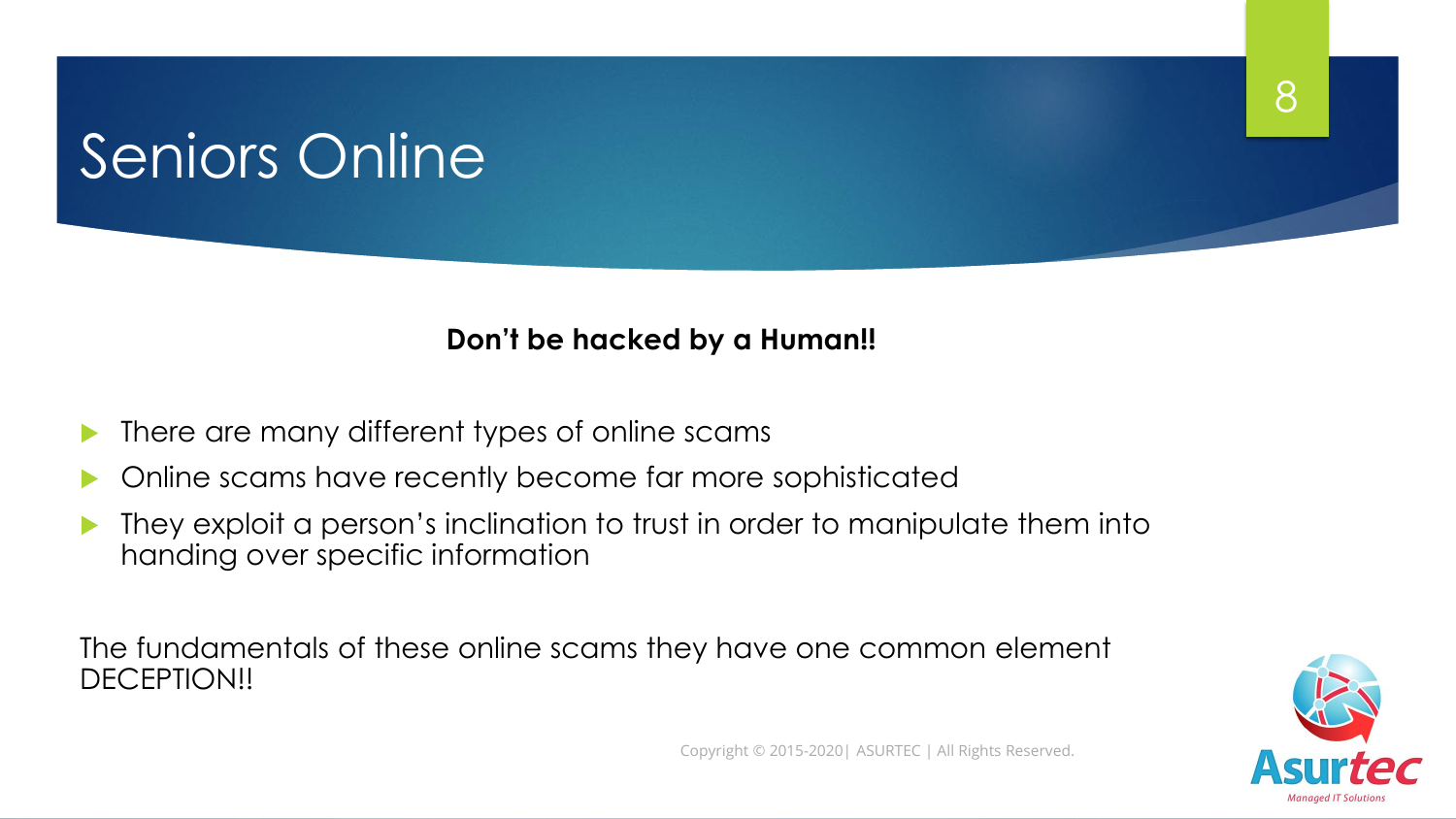What is the one thing everyone here today has that a scammer or cybercriminal wants from you?

It would be considered the most valuable asset you have

#### **YOUR PASSWORD**

It should be considered just as important as your banking information.



9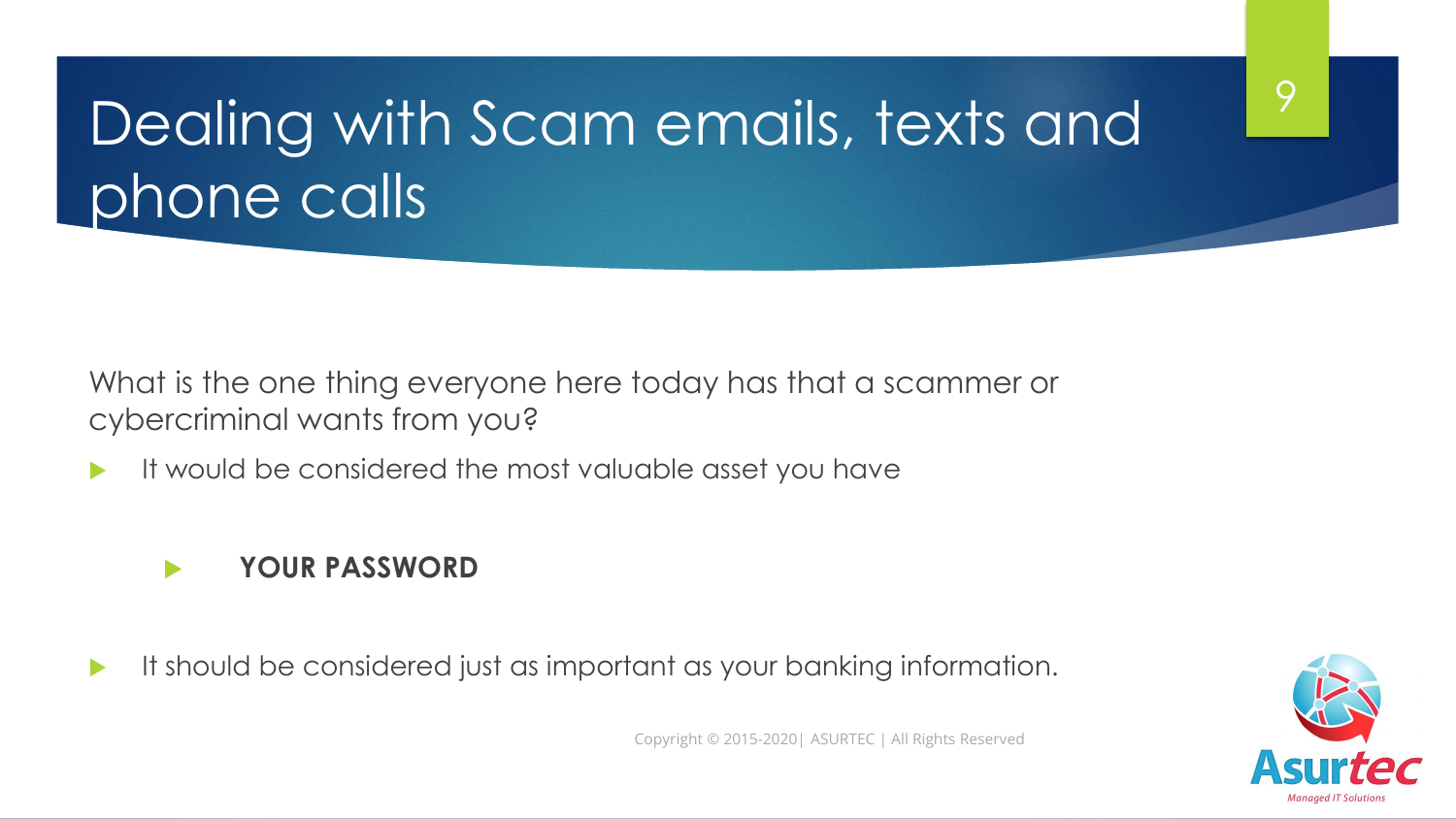### 10

## Dealing with Scam emails, texts and phone calls

#### **Scams can come in different forms**.

The most common are -

- Email Phishing
- SMiShing
- Vishing

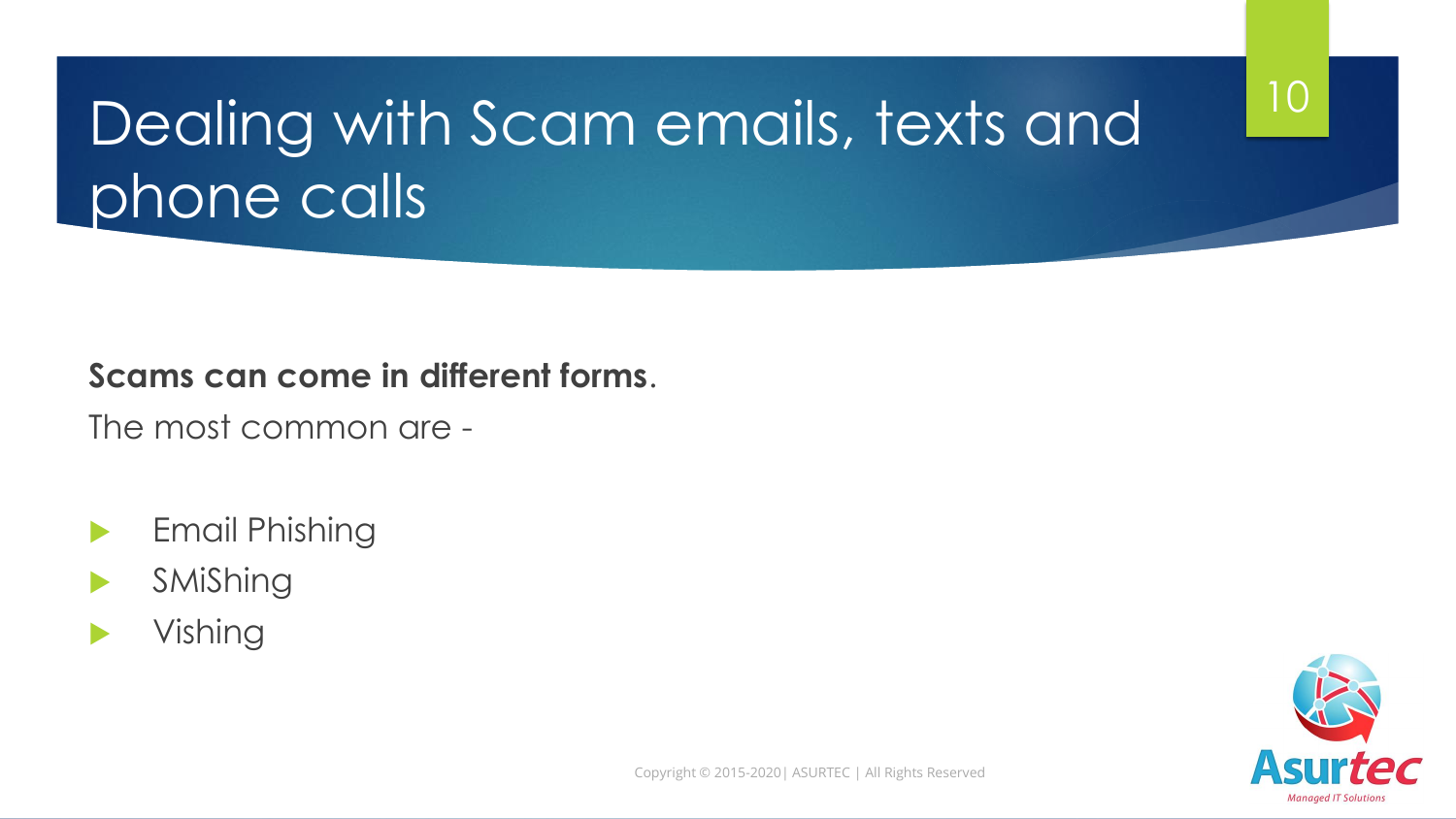**What is Email Phishing/Scam Emails?**

- Receive an email that look like they are coming from a trustworthy source i.e. a business, family member, the bank, a government agency and;
- **-**May look like its coming from someone that you frequently interact with

**What is the goal is they are trying to achieve?**

- Gaining access to your personal information
- Installing malware on your computer or mobile device

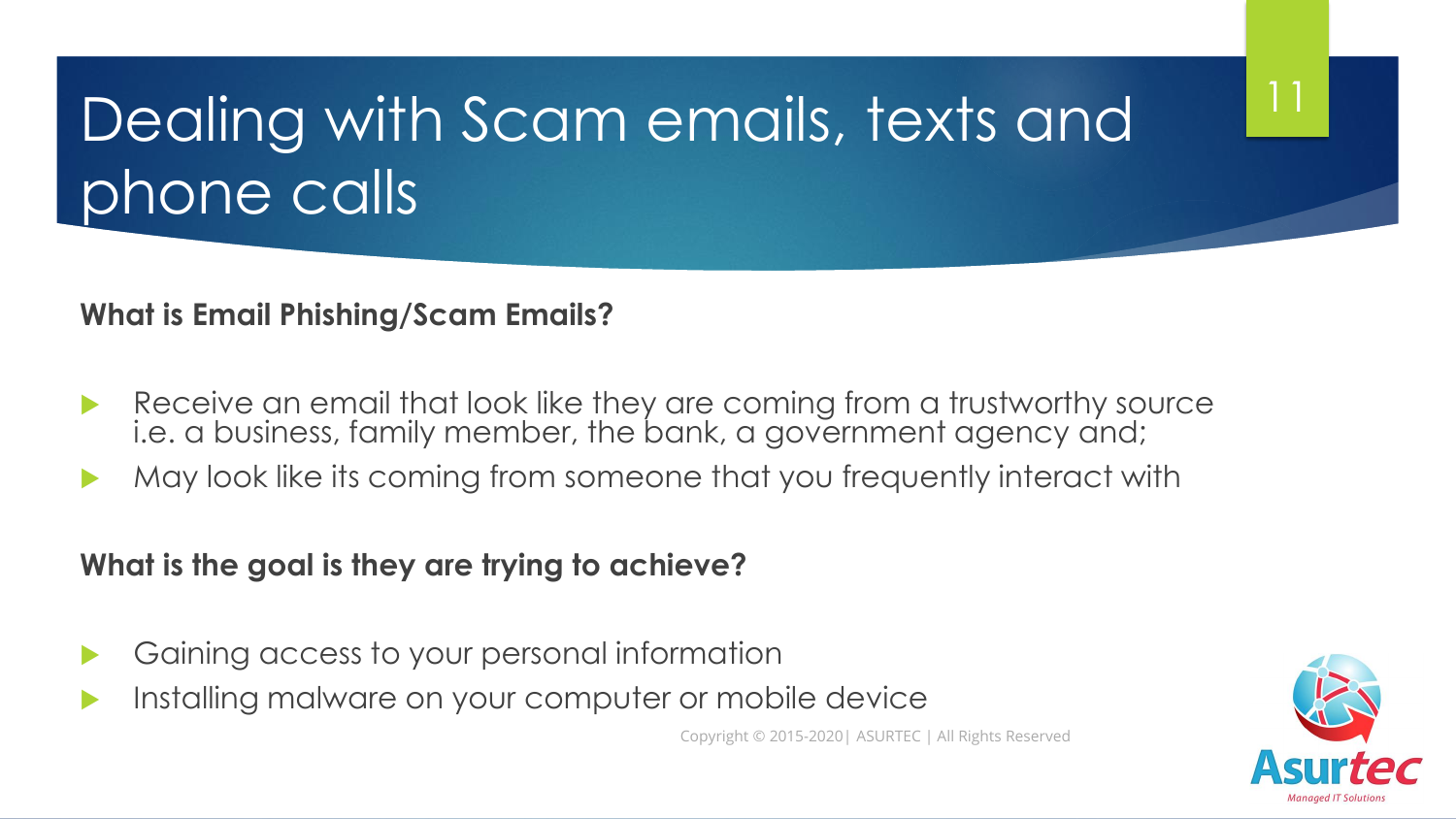**Email Phishing/Scam Emails – con't**

Fool you into clicking an embedded link that would take you to a fake/ or look alike website where you subsequently log in using your password

### -<br>-<br>2 **Should you click on any of these and log in**

- You have just delivered them your log in information. It's as easy as that!!
- Passwords are like GOLD to a cybercriminal

**Reminder** – you should always ask yourself – Should I be entering my login information on this site?



12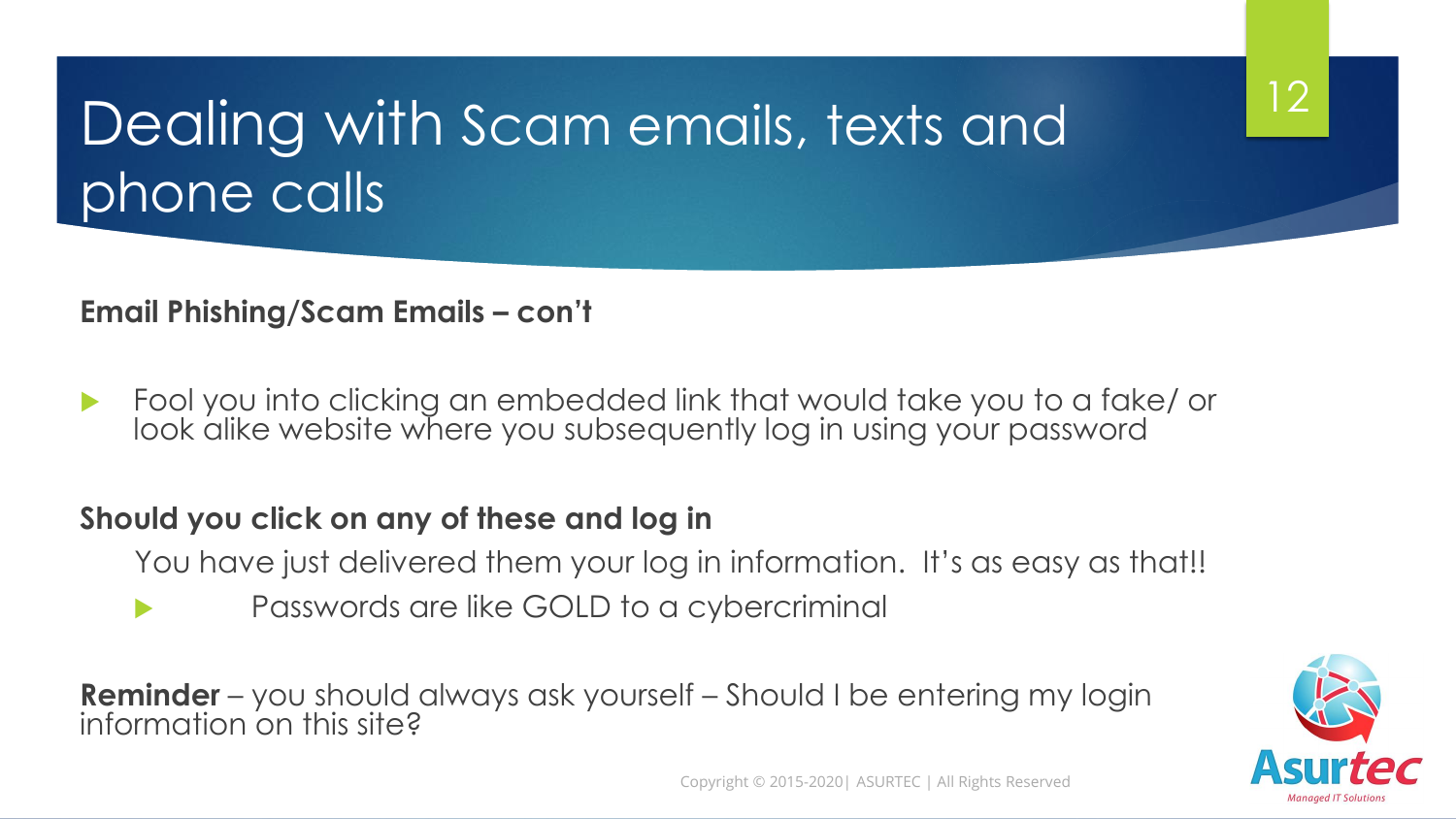### **Email Phishing/Scam emails – con't**

**How can you spot a potential email scams** 

- Someone sends an information request. Is the information request legit?
- Is there a sense of urgency attached to the email?
- Does the sender email look suspicious?
- Does the email contain a suspicious link or an attachment that you were not expecting?



13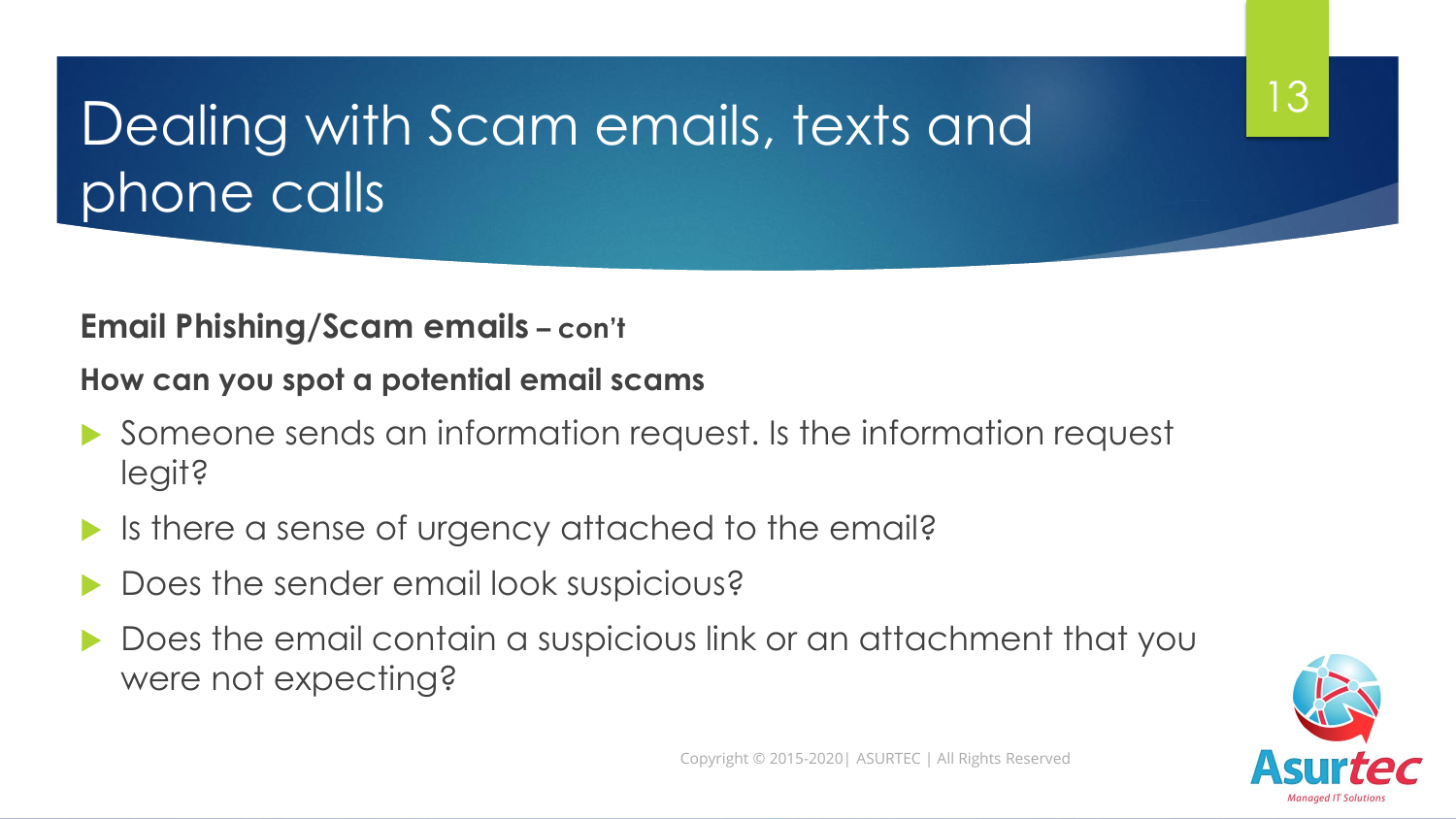### **Email Phishing/Scam emails – con't**

**TIPS**

- Attach importance to your password as you would your debit card, or your visa card or your purse/wallet for that matter
- If you are provided with an offer seems to good to be true, then it probably is – don't fall for it
- Do NOT open emails from untrusted sources and do NOT click on links
- Never send personal and/or financial information by email

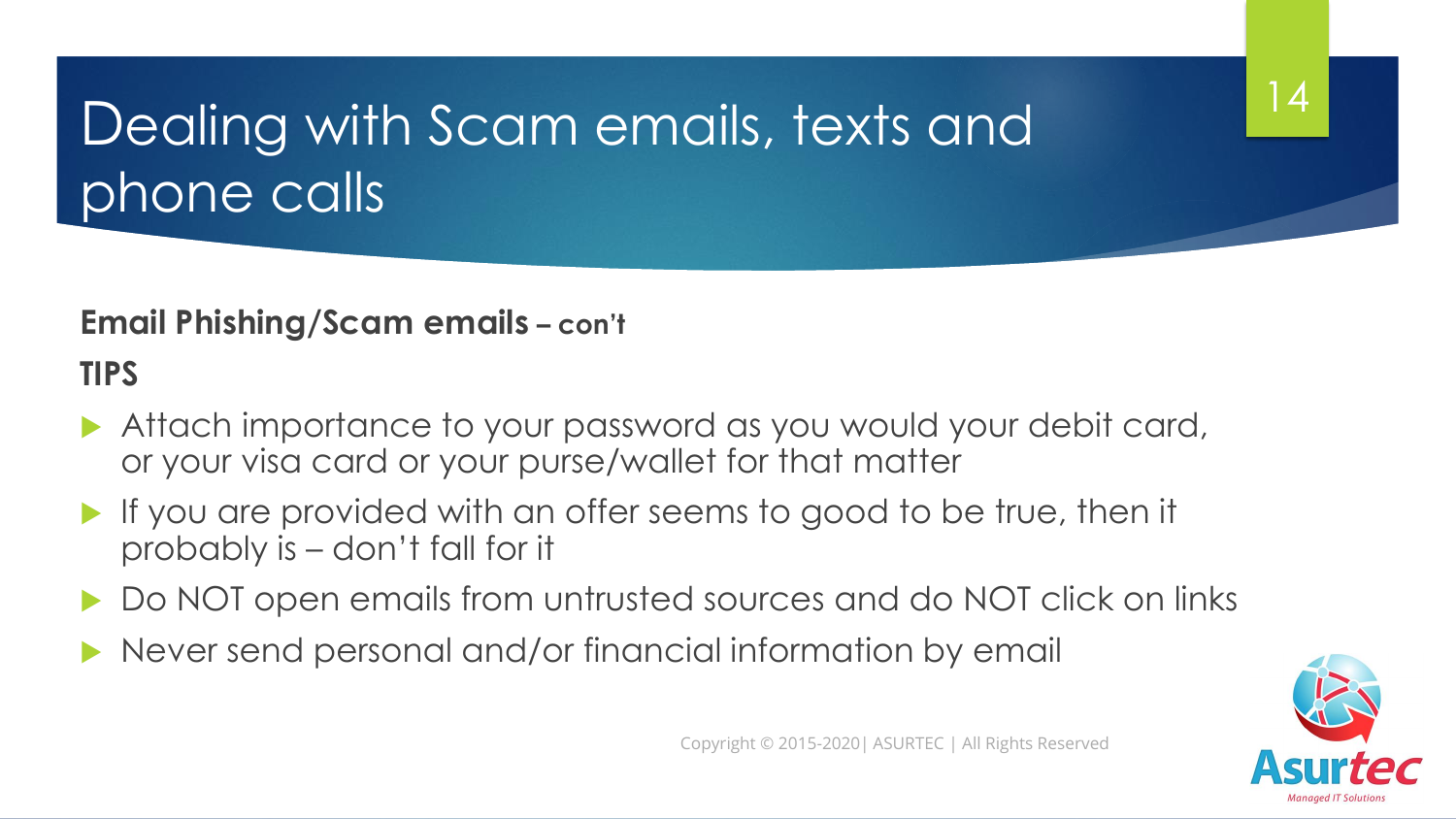#### **Email Phishing/Scam emails**

**TIPS – con't**

- Be skeptical. Verify the identity of any person making a request
- **-** Always verify whether or not the person is authorized to make such a request
- Check your Anti-Virus software and keep it up to date at all times
- If you do receive an email scam Report it if you are able and Delete it

**Reminder** - Don't implicitly trust others without proper verification

Copyright © 2015-2020| ASURTEC | All Rights Reserved

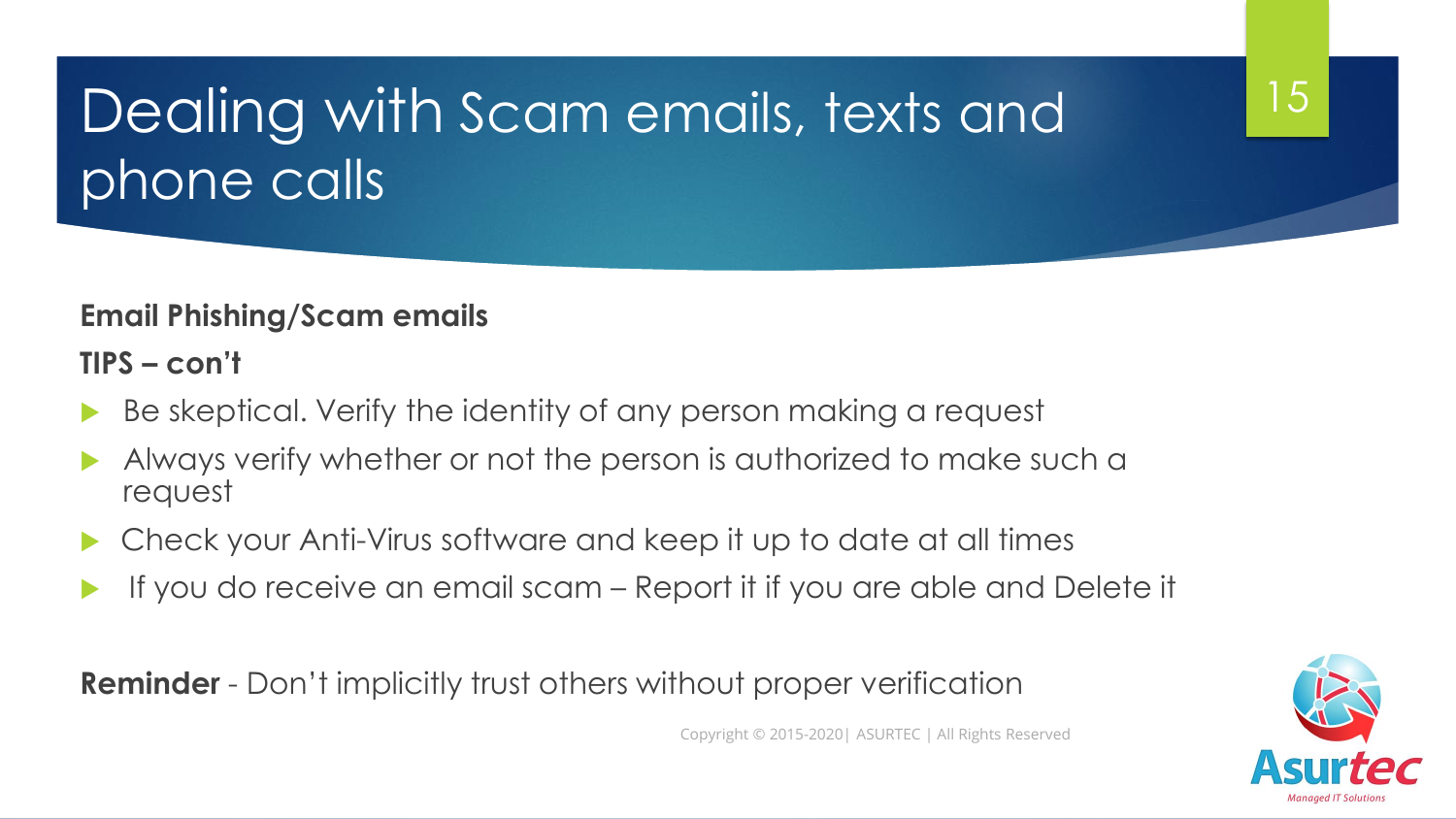### Office 365

#### **Email Phishing/Scam emails**

#### Dear execdir@fakeorg.ca,

Kindly be inform that your password to  $exectir@fakeorg.ca$  Expires today.

**Date and Time** : Thursday, June 25, 2020 7:53:00 AM

**Severity: High**

**A high-extremity alert has been triggered**

Proceed To Keep Same Password

This email was sent to execdir@fakeorg.ca.



16

Microsoft | Support | Privacy Policy

Copyright © 2020 Microsoft Inc. All rights reserved.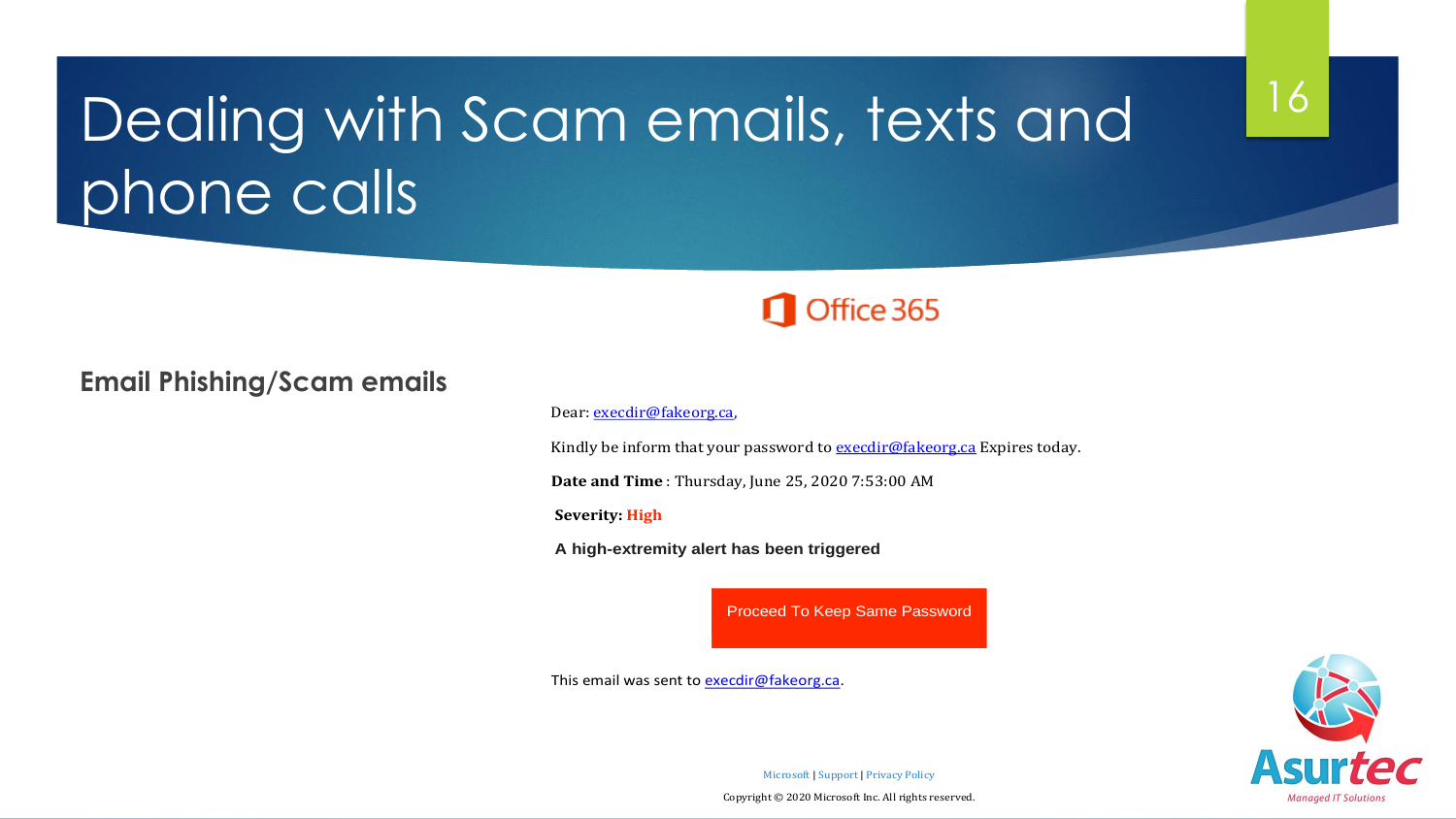**Email Phishing/Scam emails** 

- **TIP – always hover over the URL address to ensure it looks authentic**



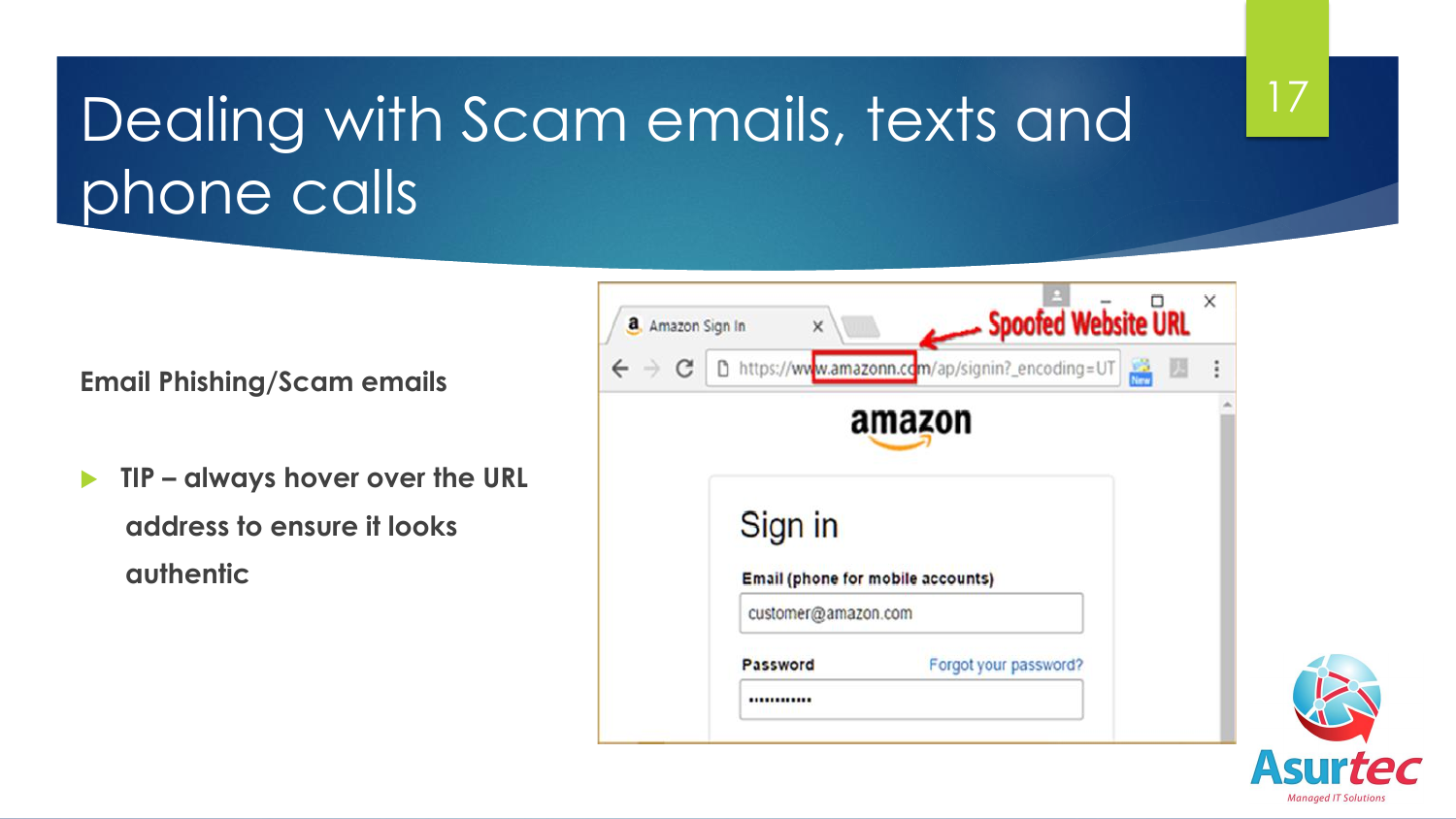#### **Email Phishing/Scam emails related to COVID 19**

- Many new scams have risen throughout the pandemic
- They offer fake online stores and treatments
- As we become more reliant on digital devices to communicate, work remotely and continue our day to day activities

Copyright © 2015-2020| ASURTEC | All Rights Reserved

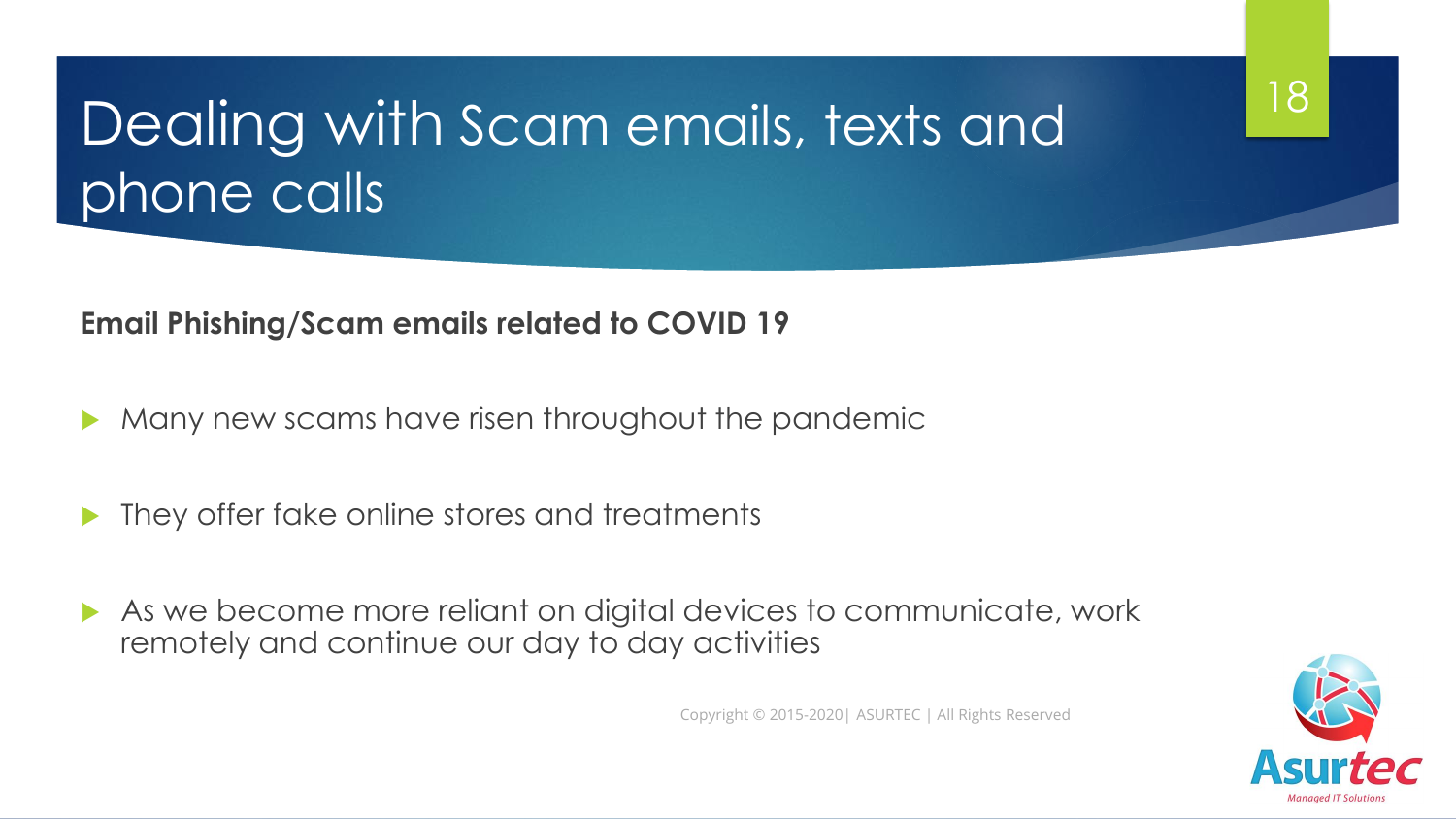#### **Email Phishing/Scam emails related to COVID 19**

#### It could look like this

Public Notice

Toronto, Ontario. All employees will receive (mandatory) paid leave to avoid the spread of the COVID-19 novel coronavirus starting from March 14, 2020.

Offices will resume after 2 weeks of the mandatory closure.

Check the link to see if your company is listed:

<http://bit.ly/MandatoryPaidLeave>



19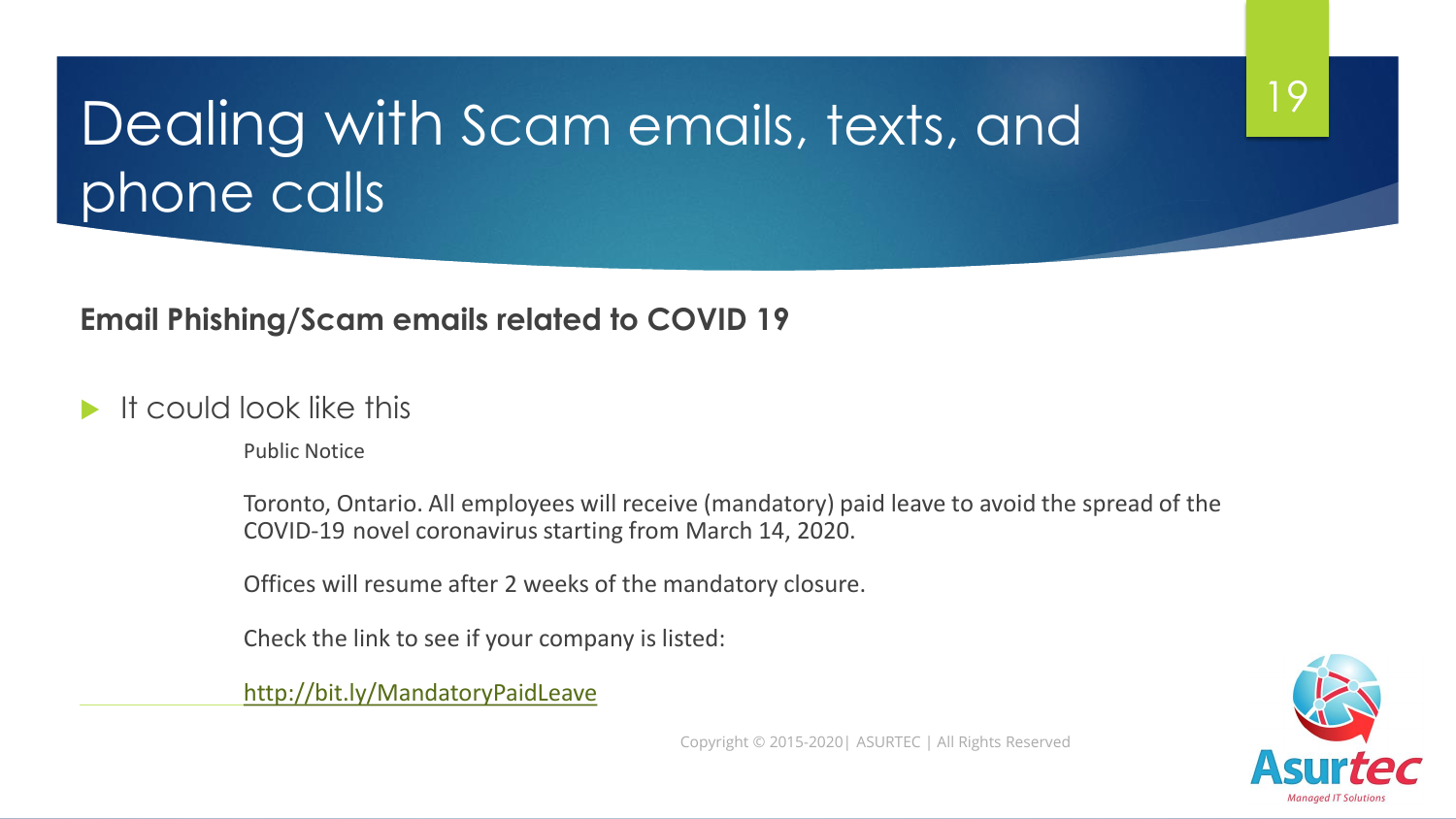#### **SMiShing – What the heck is SMiShing?**

- SMiShing takes on a different approach to email phishing. Smishing is a phishing attack carried out over mobile text messaging
- An attacker uses text messages to exploit their victim, and are deceived into giving out sensitive information. Just like email phishing cybercriminals use malware or fraudulent websites to gain access to account and password information
- This is definitely an emerging trend but don't be fooled by trusting a text message vs an email.



20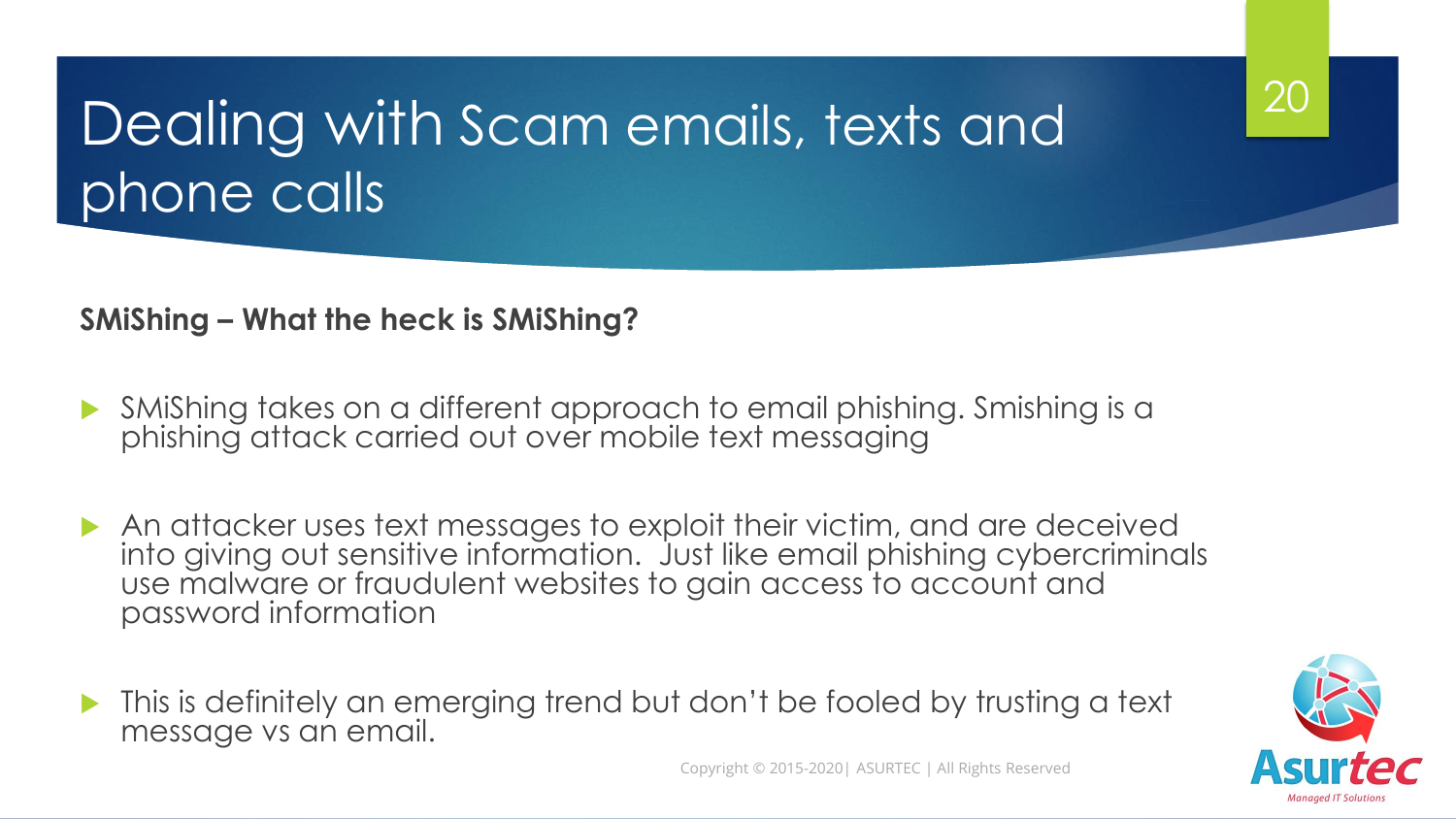### **Types of SMiShing attacks**

- Receive a text prompting you to respond by typing "yes", or by spelling out "reply"
- Clicking a link included in the text to verify your information
- **Prompted to download an app that looks legitimate**

### **TIPS**

- Delete these text messages right away, Do NOT reply, Do NOT respond to short codes and Do NOT click on any links
- Requesting your personal information through a text message is not a standard procedure, this is a clear sign of suspicious activity

Copyright © 2015-2020| ASURTEC | All Rights Reserved

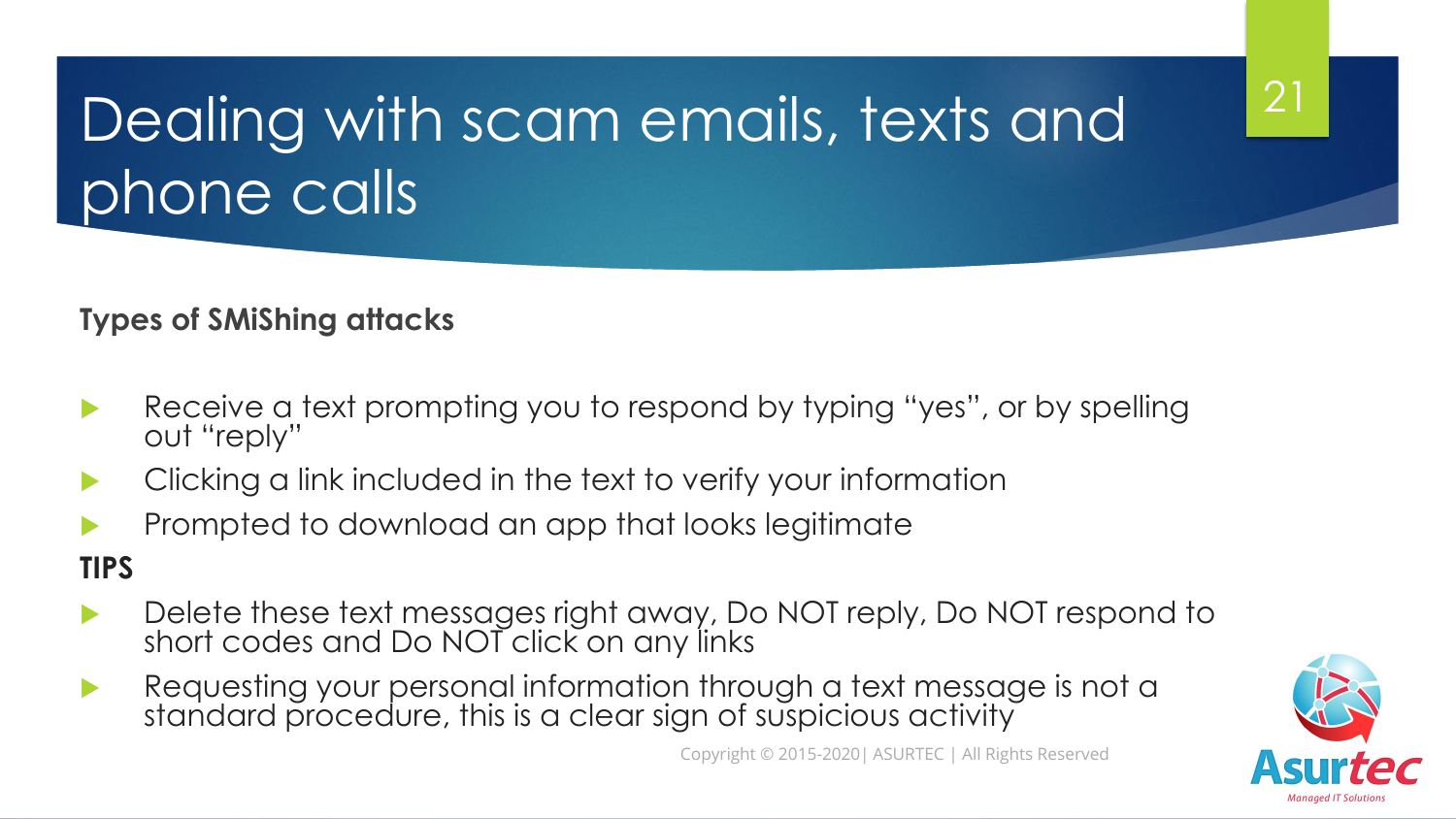### **SMiShing – con't**

Example



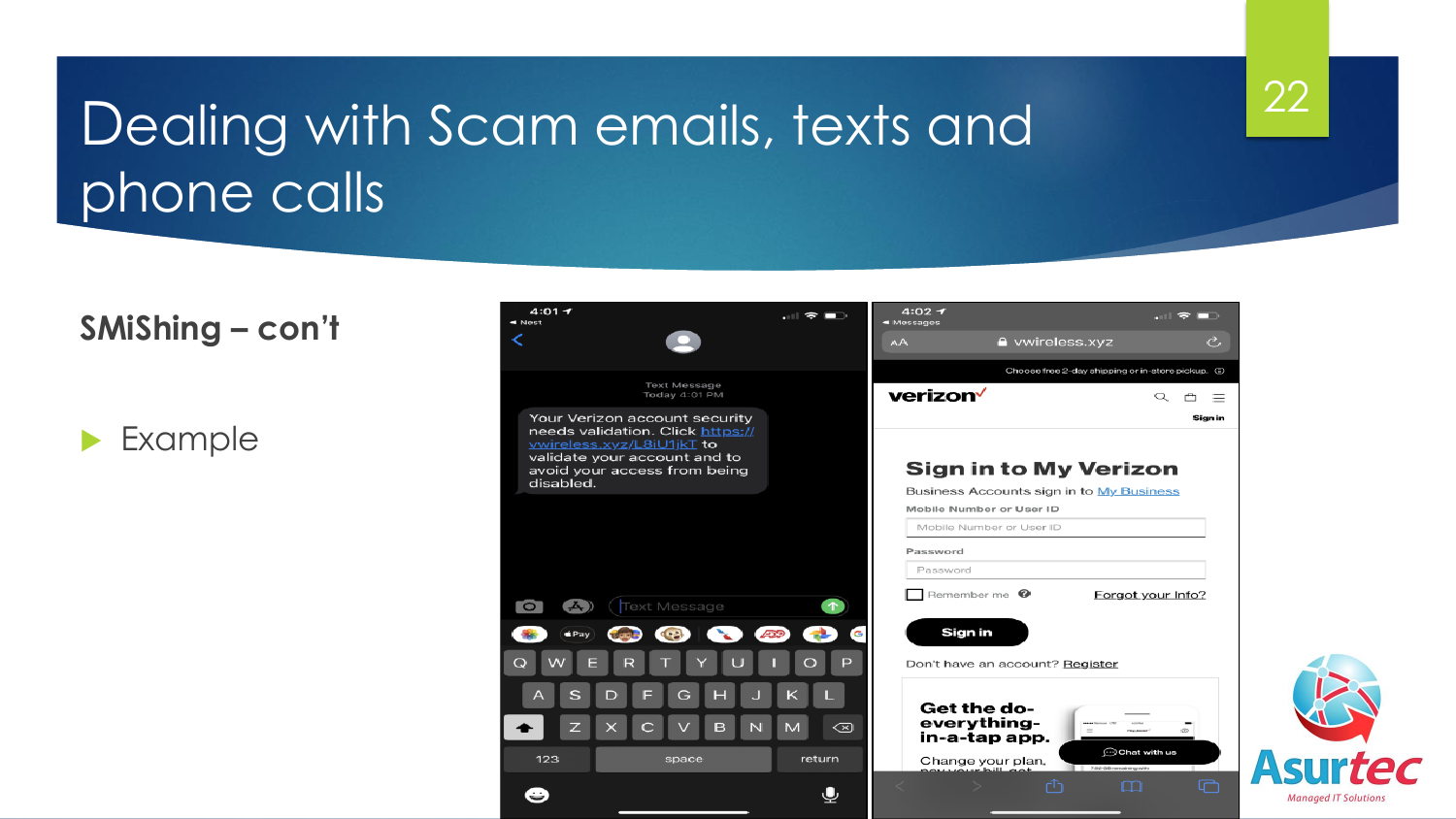### **Vishing/Robocalls – What is Vishing?**

- This is the telephone version of phishing.
- The same concepts of phishing apply to a vishing attack.
- Appear to be from a trusted source.
- Attempt to deceive you into handing over confidential information.
- Many times they are now using spoofed numbers of more than a dozen federal government agencies and police departments



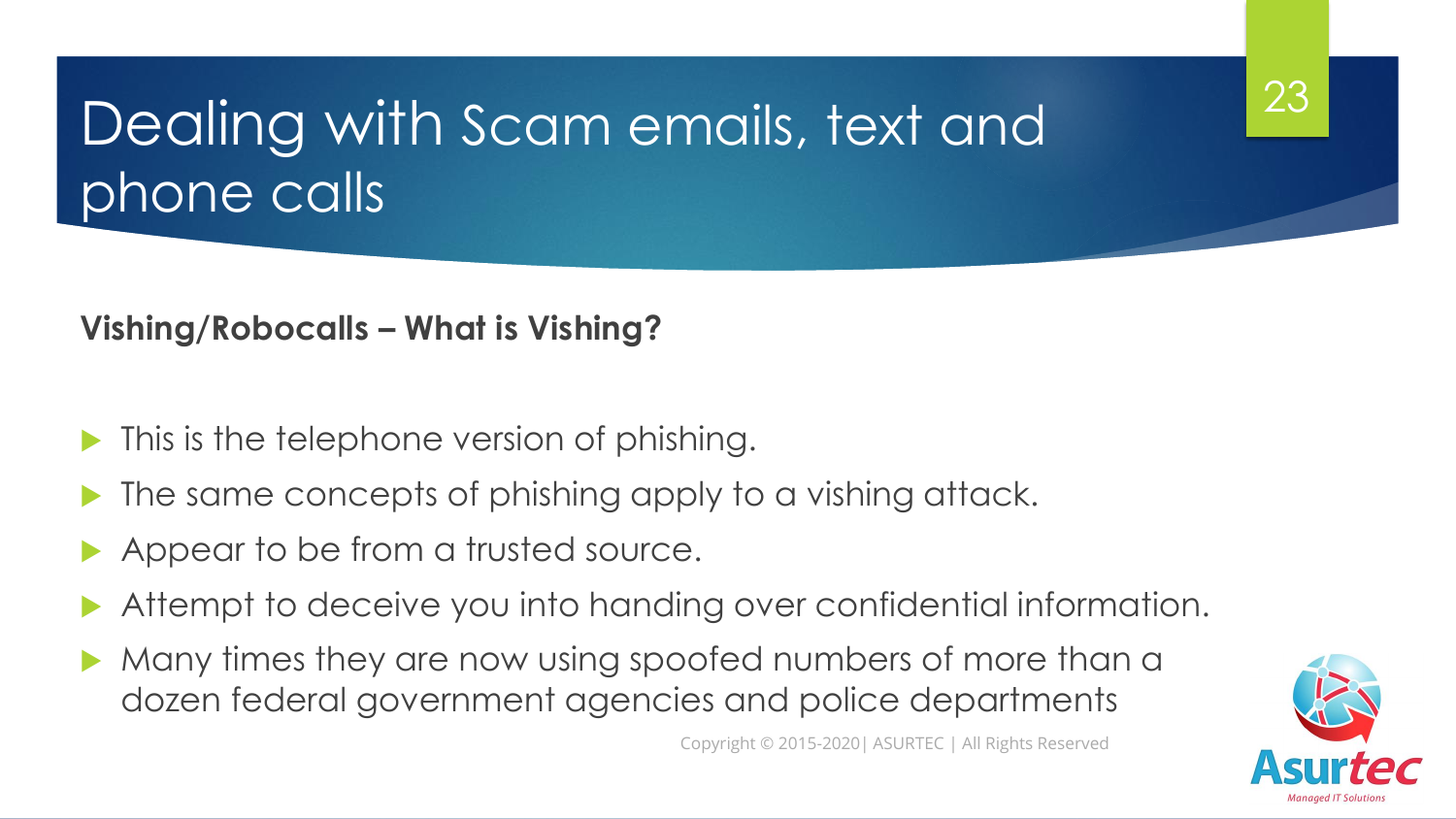#### **Vishing/Robocalls/Phone scams – con't**

#### **Some common phone scams**

- A phone call from Microsoft saying your computer is infected or compromised in some way.
- A phone call Visa/Bank with either a pre-recorded or a person on the line stating there is an issue with your account or a payment you made.
- A phone call from a government agency telling people that their social insurance numbers have been compromised
- They really are banking on the fact that we may just trust a human voice rather than an email.

Copyright © 2015-2020| ASURTEC | All Rights Reserved

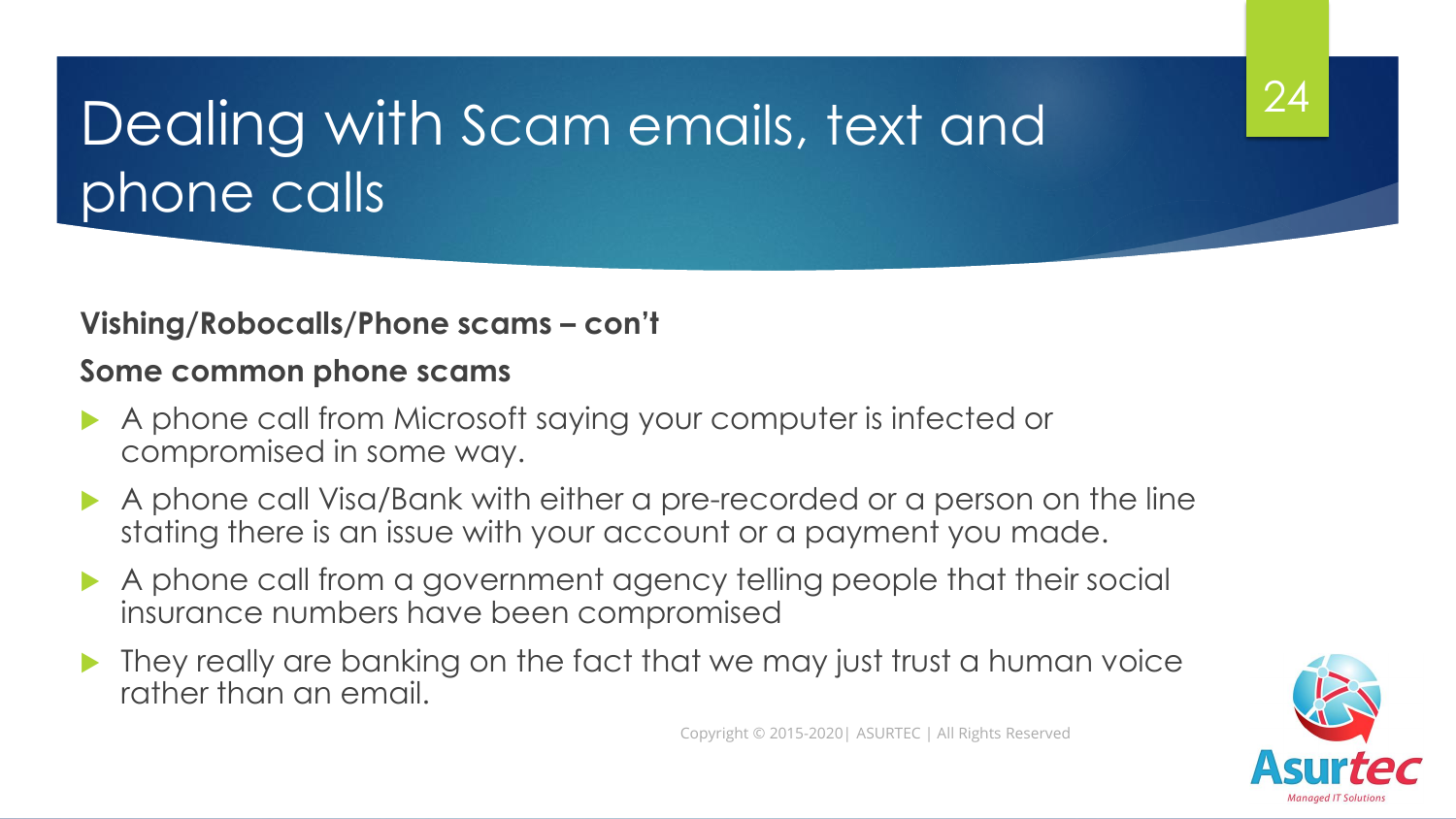#### **Vishing/Robocalls/Phone scams – con't**

**TIPS -**

- Join the "National Do Not Call Registry Canada.ca"
- Don't answer the phone. Simply let the call go to voice mail.
- Hang up
- Don't press buttons or respond to prompts
- Verify the caller's identity

Copyright © 2015-2020| ASURTEC | All Rights Reserved

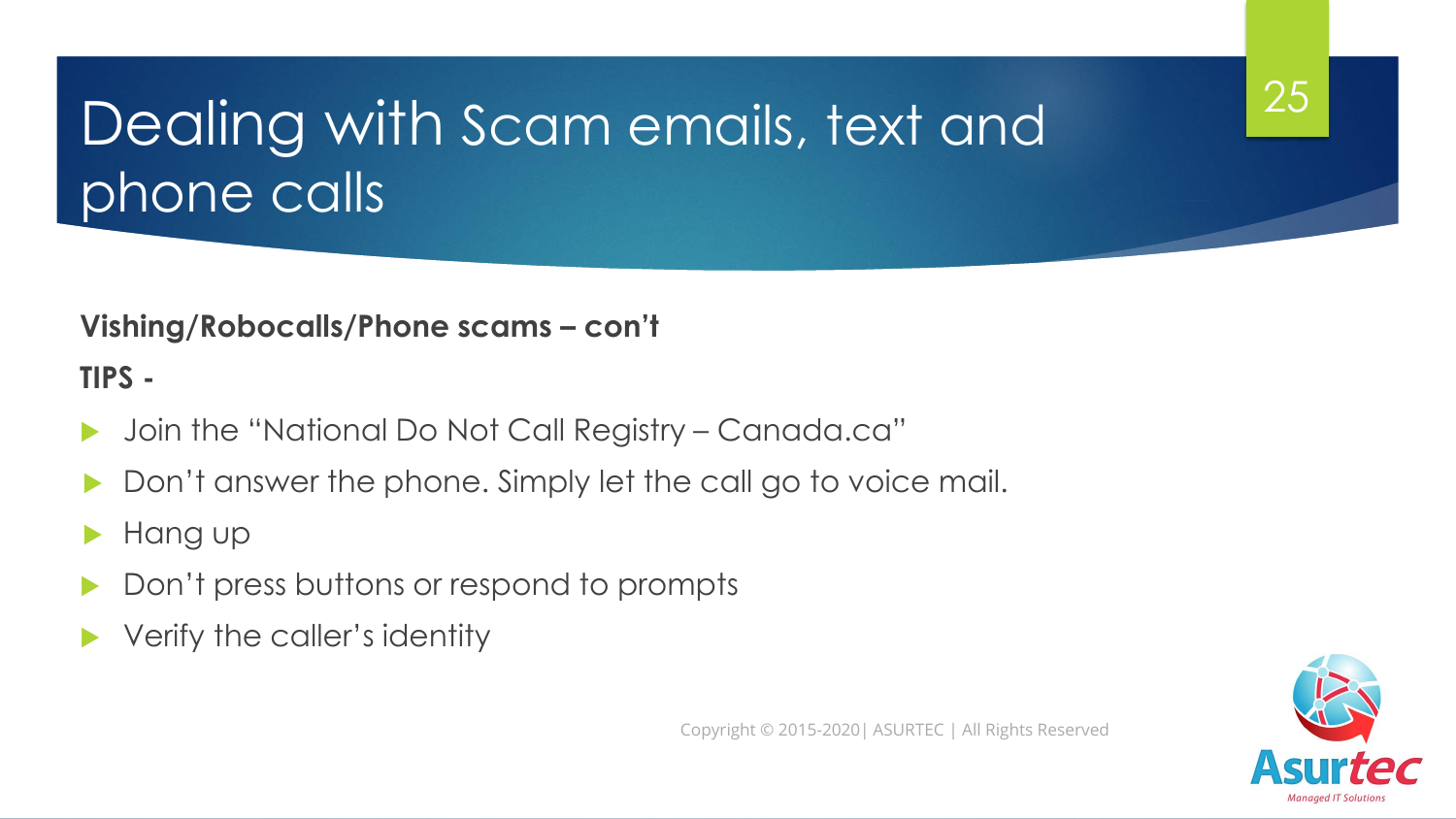# CREATING STRONG PASSWORDS

Our recommendation is to create long, complex passwords and applies to all internet uses – social media, financial transactions, email accounts etc.

#### **Some tips to consider**

- Create passwords that are at least 8 characters long
- Use all keys on the keyboard
- Avoid dictionary words
- Avoid commonly used password patterns
- Use unique passwords
- Update your passwords about every 6 months

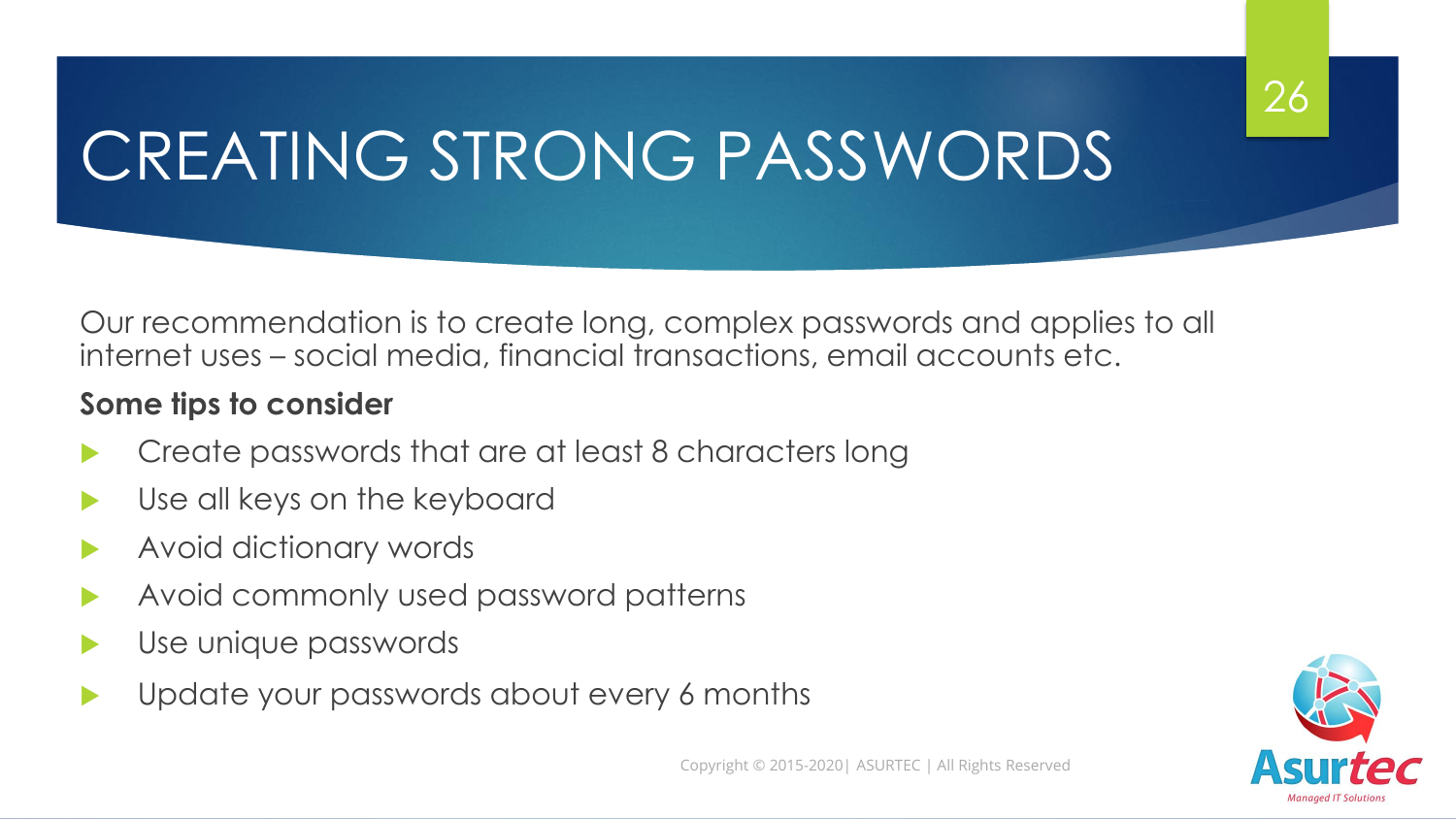## KEEPING YOUR PASSWORDS SAFE

#### **Who knows the first rule of thumb for keeping your passwords safe?**

- Do not any share your passwords with anyone
- Do not save your passwords on a spreadsheet
- Do not upload them on the cloud
- Use a Password Manager



27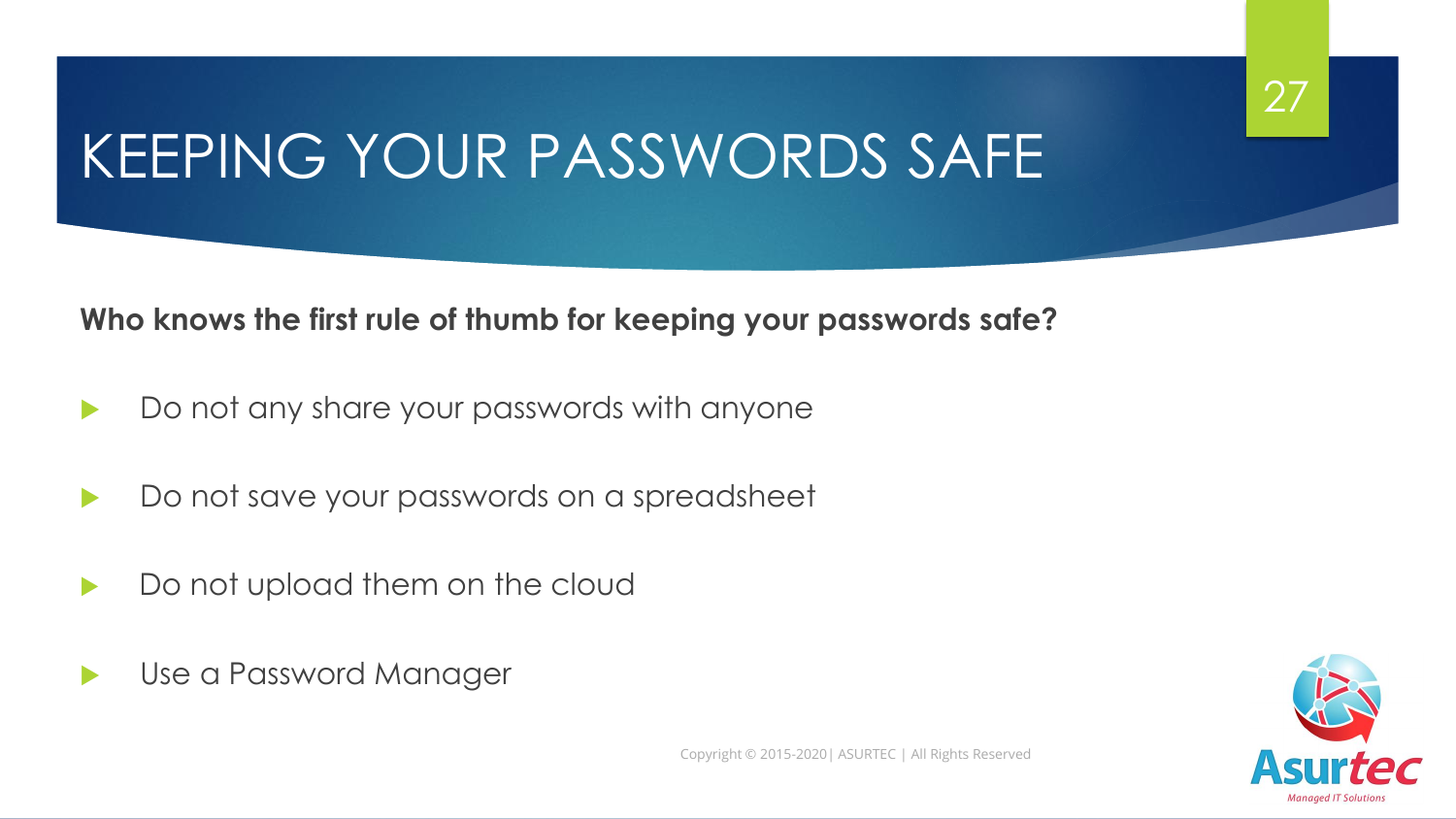### Social Media – Think before you post

Whether you post a picture, comment or a video, you want to ensure that whatever you post is a reflection on you.

You want to feel good about the information you share online. Don't share anything that you wouldn't want shared with the world.

#### **Remember**

 Even with privacy setting to limit your audience there is always that chance that the information you share can be copied and shared by others.



28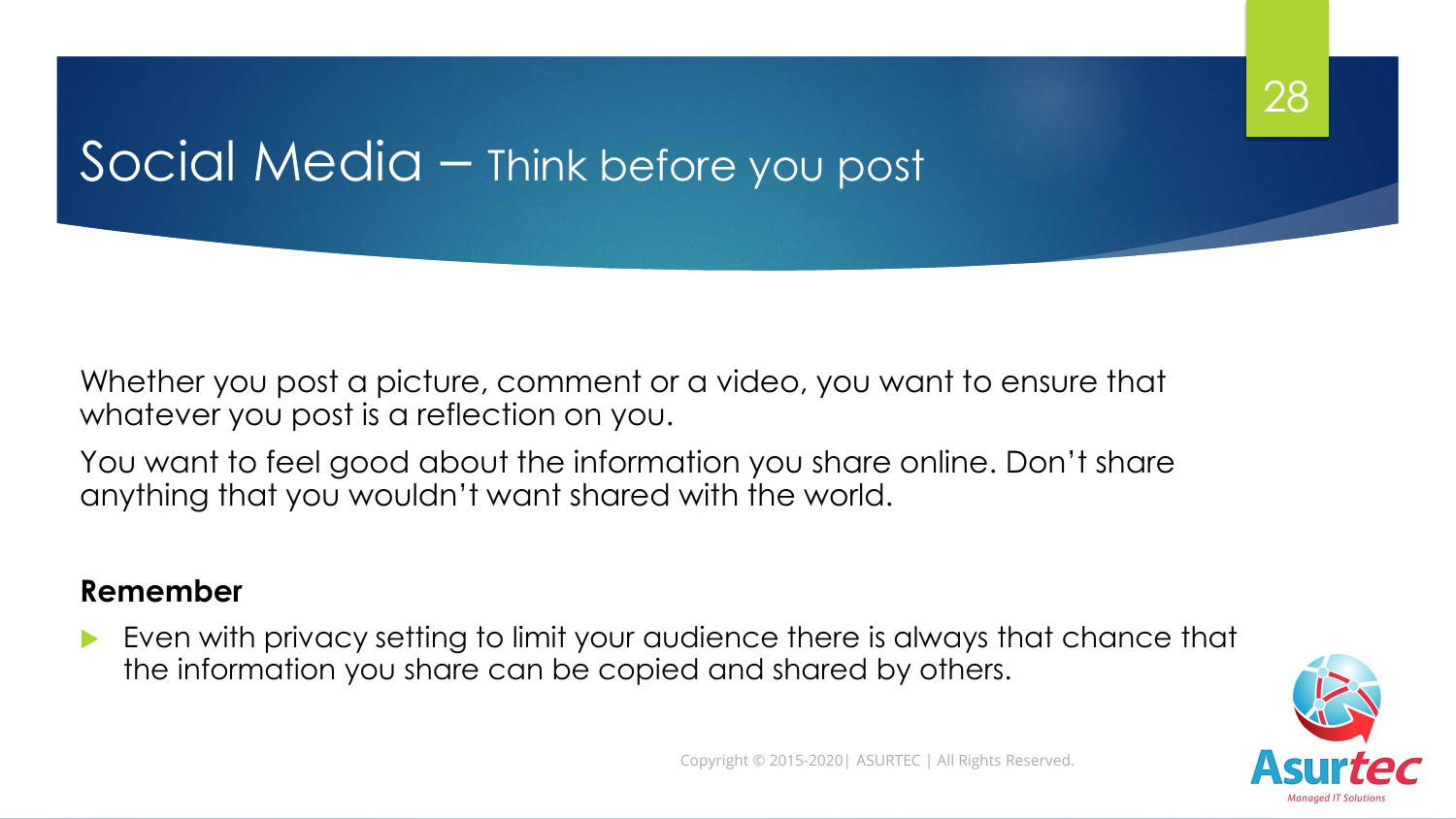## Social Media – Think before you post

### **TIPS -**

- Always check your privacy settings
- Don't click on links, coupons, or answer survey's
- Use strong, long password
- Avoid giving out your current location

Copyright © 2015-2020| ASURTEC | All Rights Reserved.

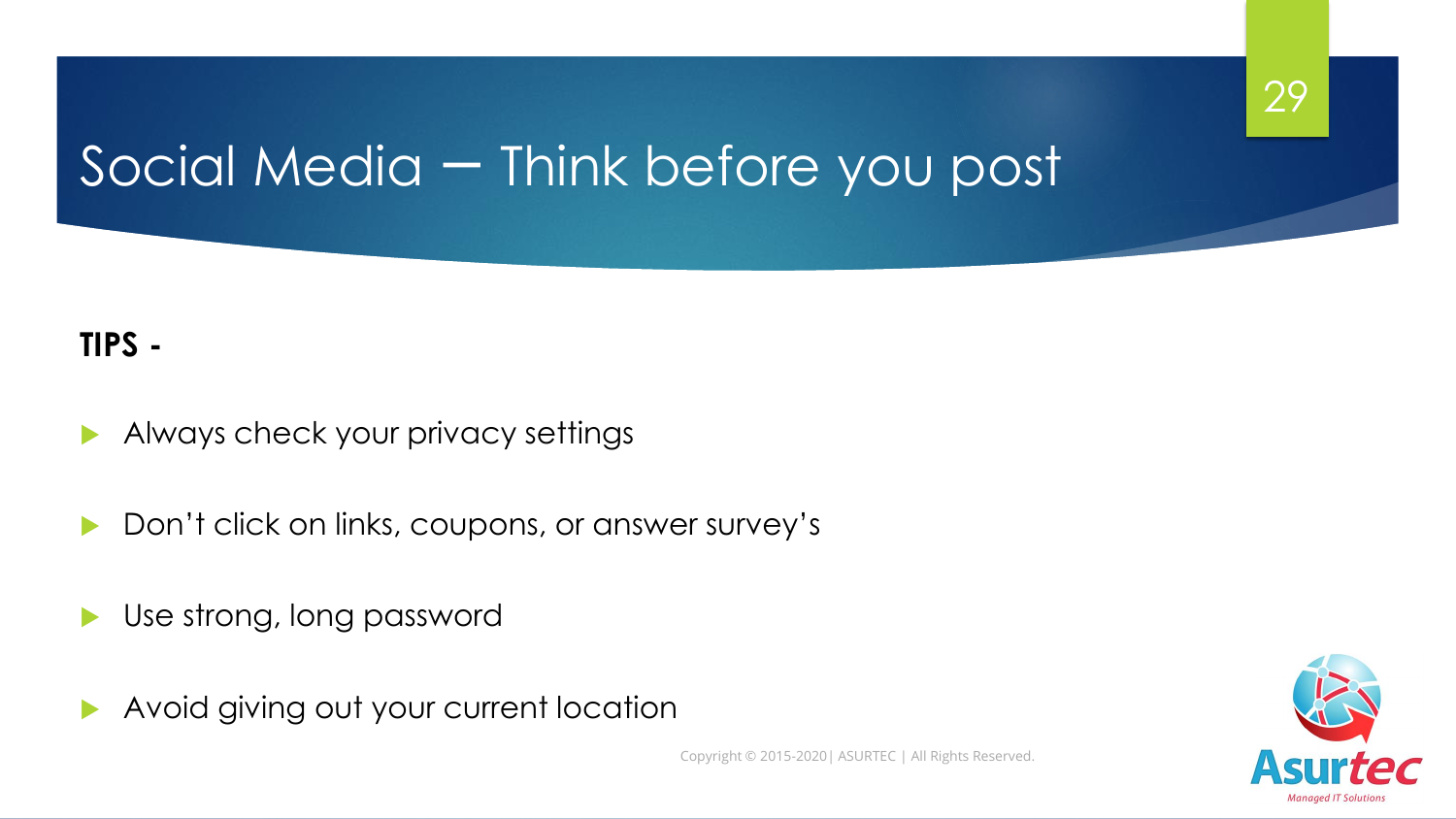### Social Media – Think before you post

### **TIPS - con't:**

- Stick to people you know
- Never add personal or financial information to a social media site
- Report abuse from anyone
- Know fact from fiction



30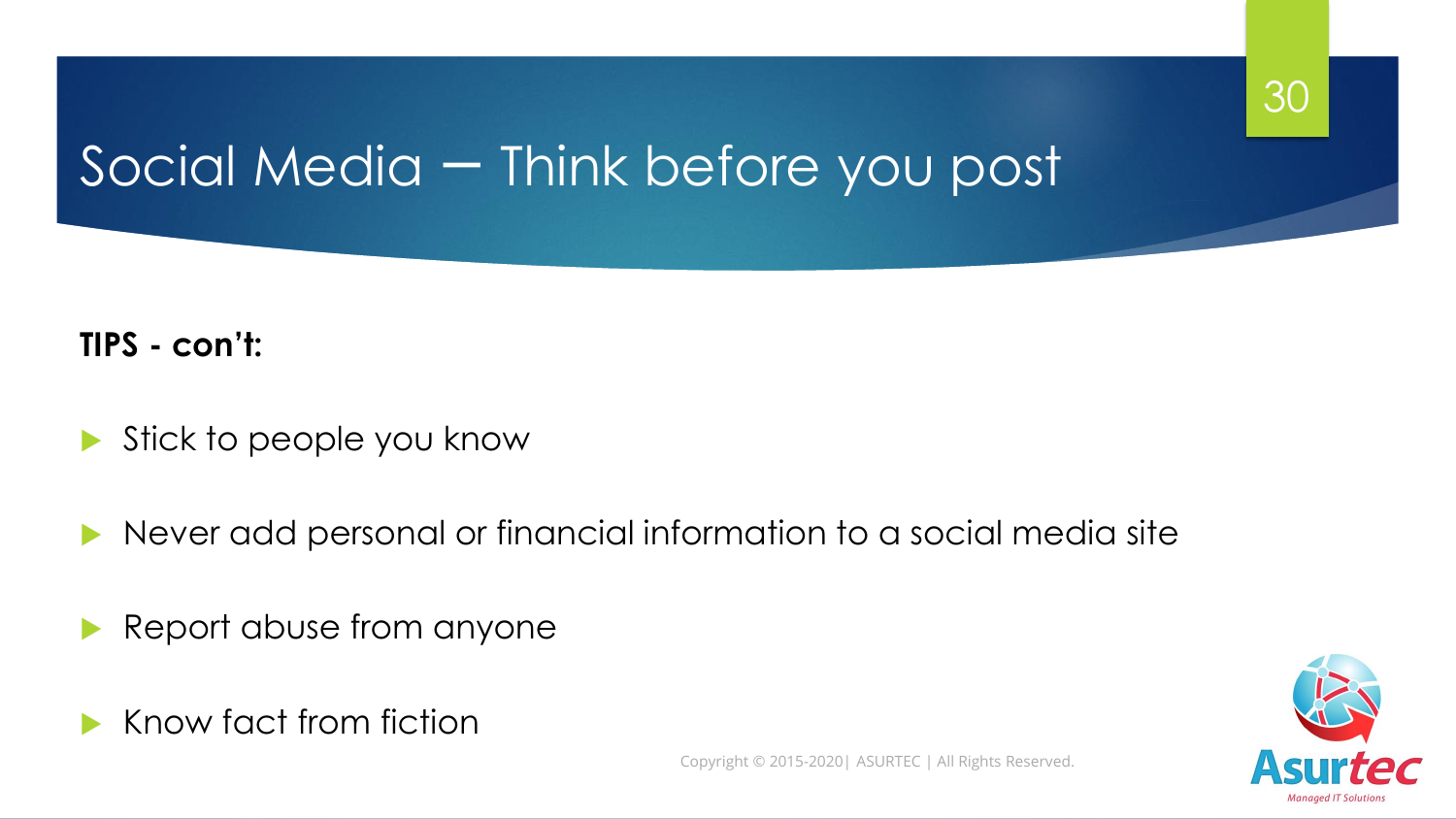## Privacy 101 – Online shopping, banking and other financial transactions

The internet has had a tremendous impact on the way we do many things these days

### **Online today we can** -

- Do our shopping
- Do our banking and make investment purchases
- Pay our taxes
- Make our travel plans
- Book appts, receive medical information

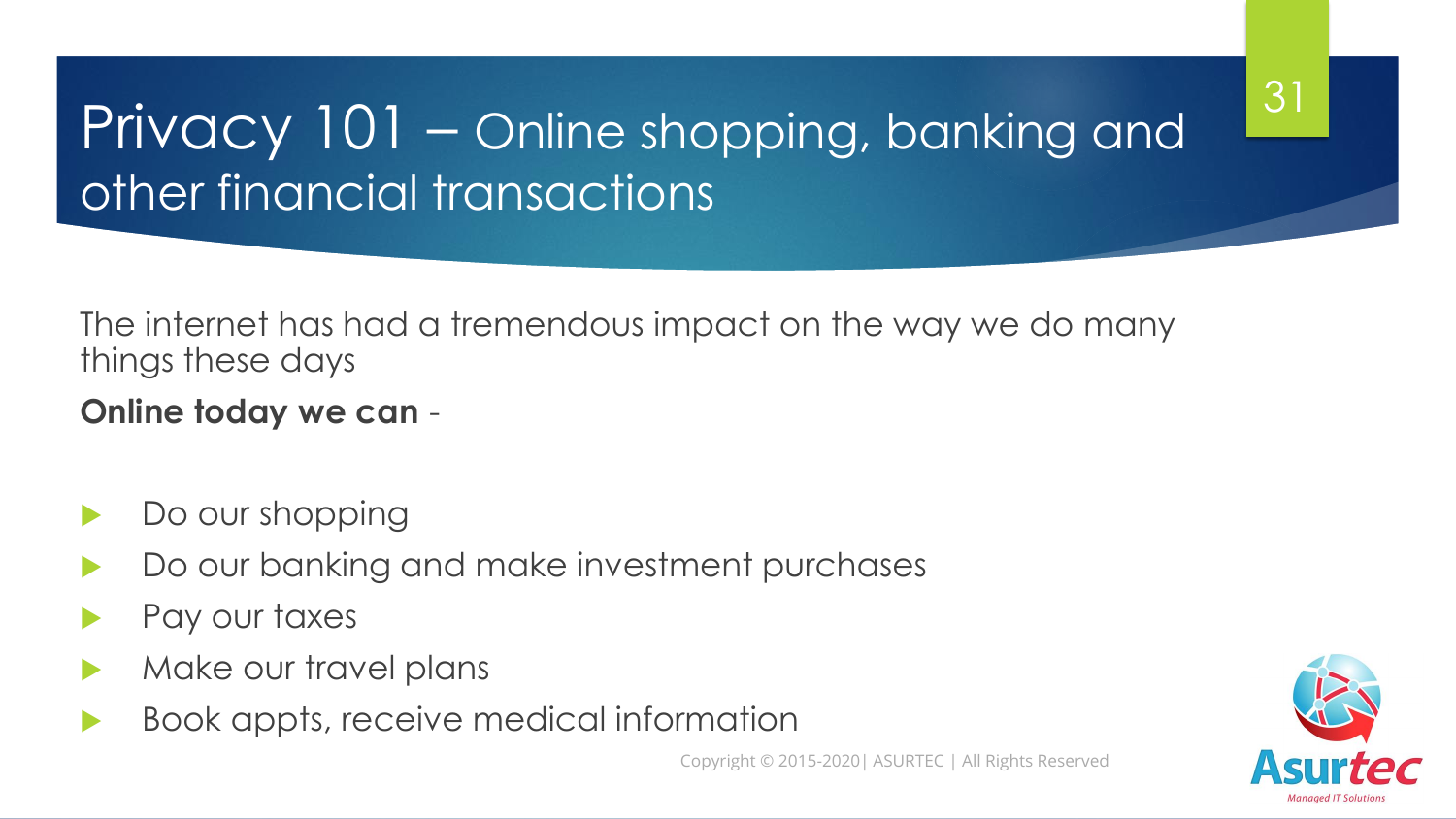### 32

### Privacy 101 - Online shopping, banking and other financial transactions

#### **TIPS –**

- Only shop at reputable online merchants
- When shopping or banking look for secure websites/mobile apps
- Use a credit care where possible, or a debit cards or paypal

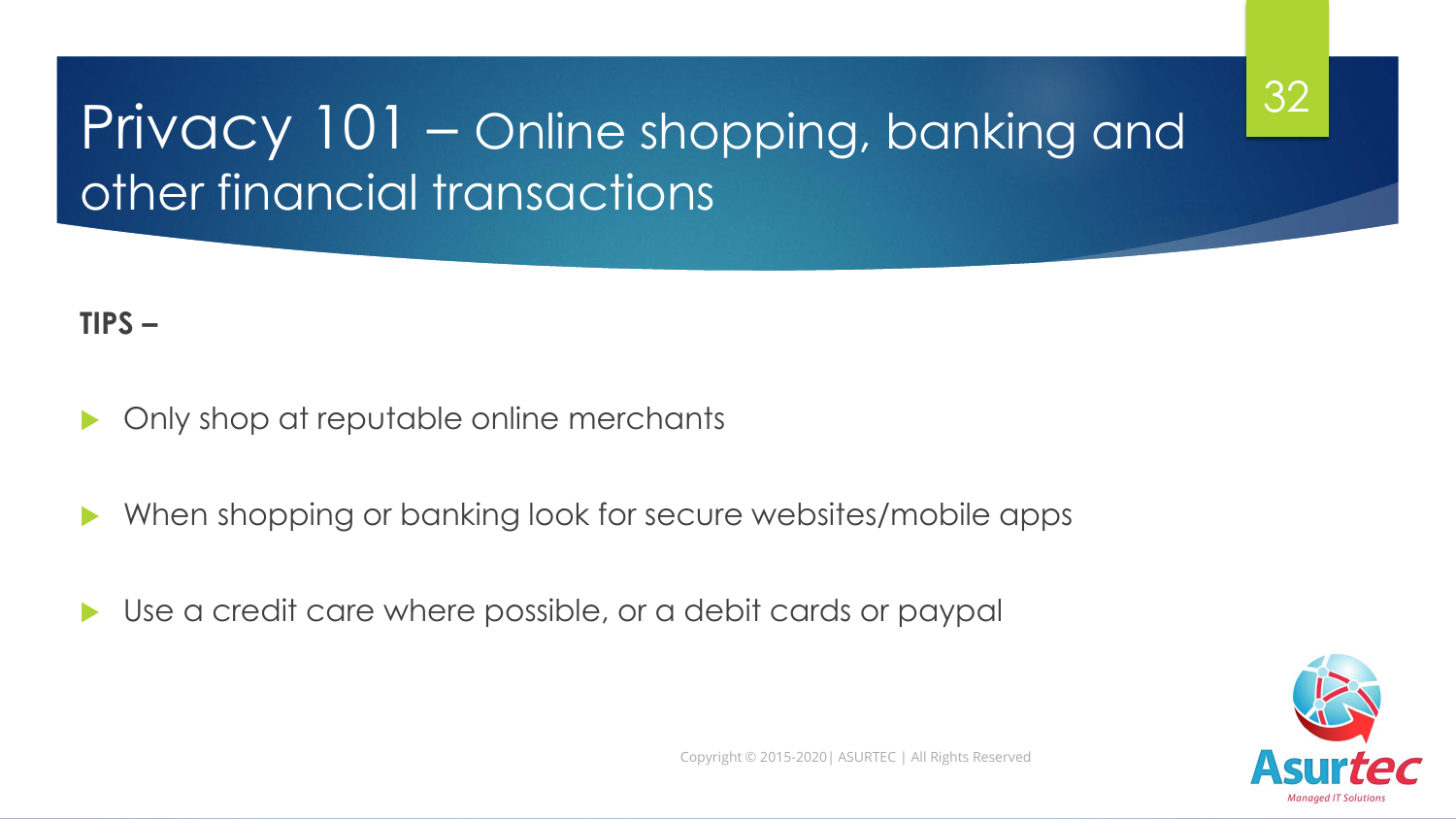### Privacy 101 – Online shopping, banking and other financial transactions

### **TIPS –**

- Be careful before you click - carefully review all transactions before confirming them
- Mistakes can happen contact the company right away
- Use the cancelation feature
- Read and understand **return policies**



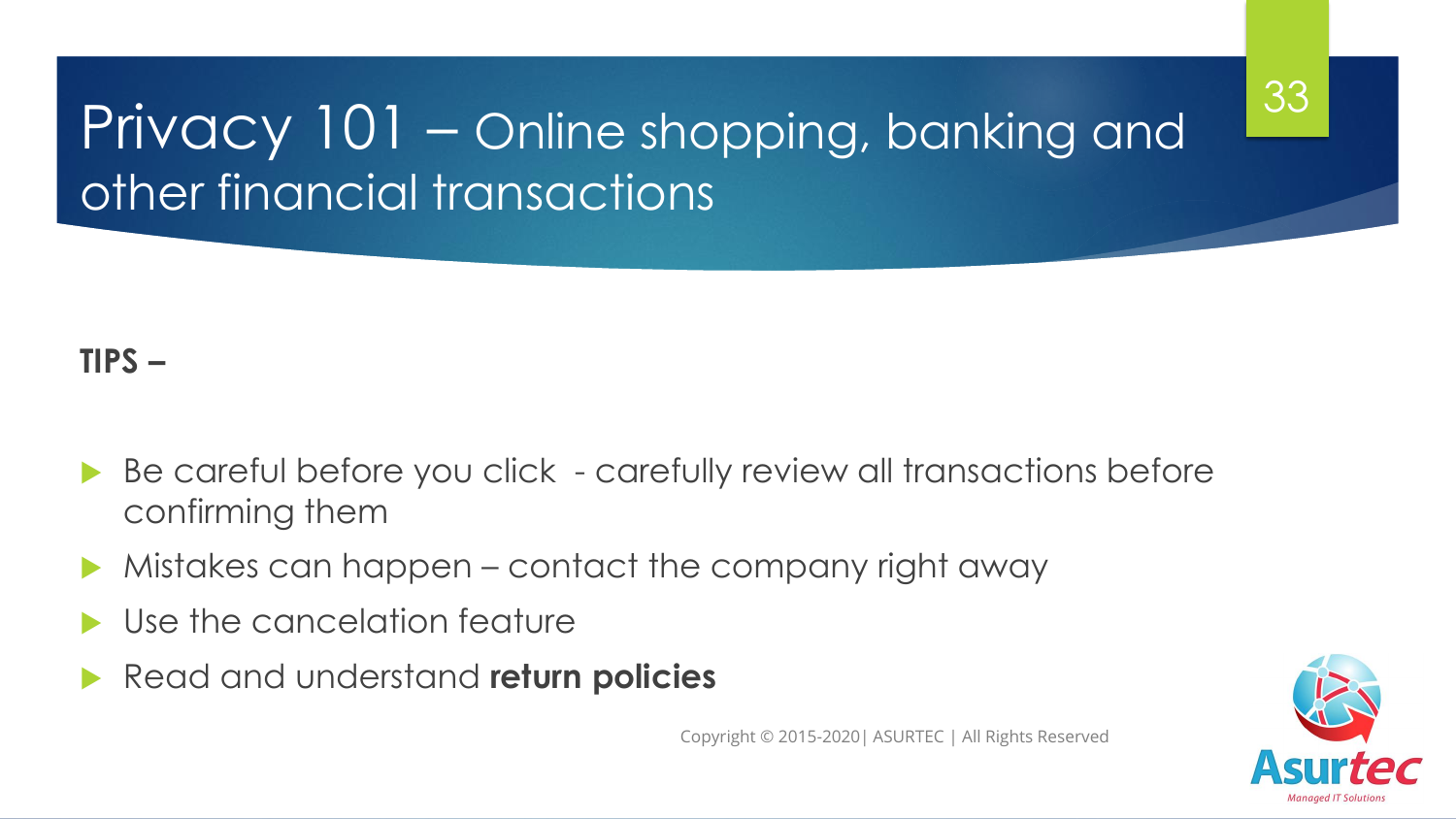

## INTRODUCTION TO CYBERSECURITY

### *QUESTIONS??*

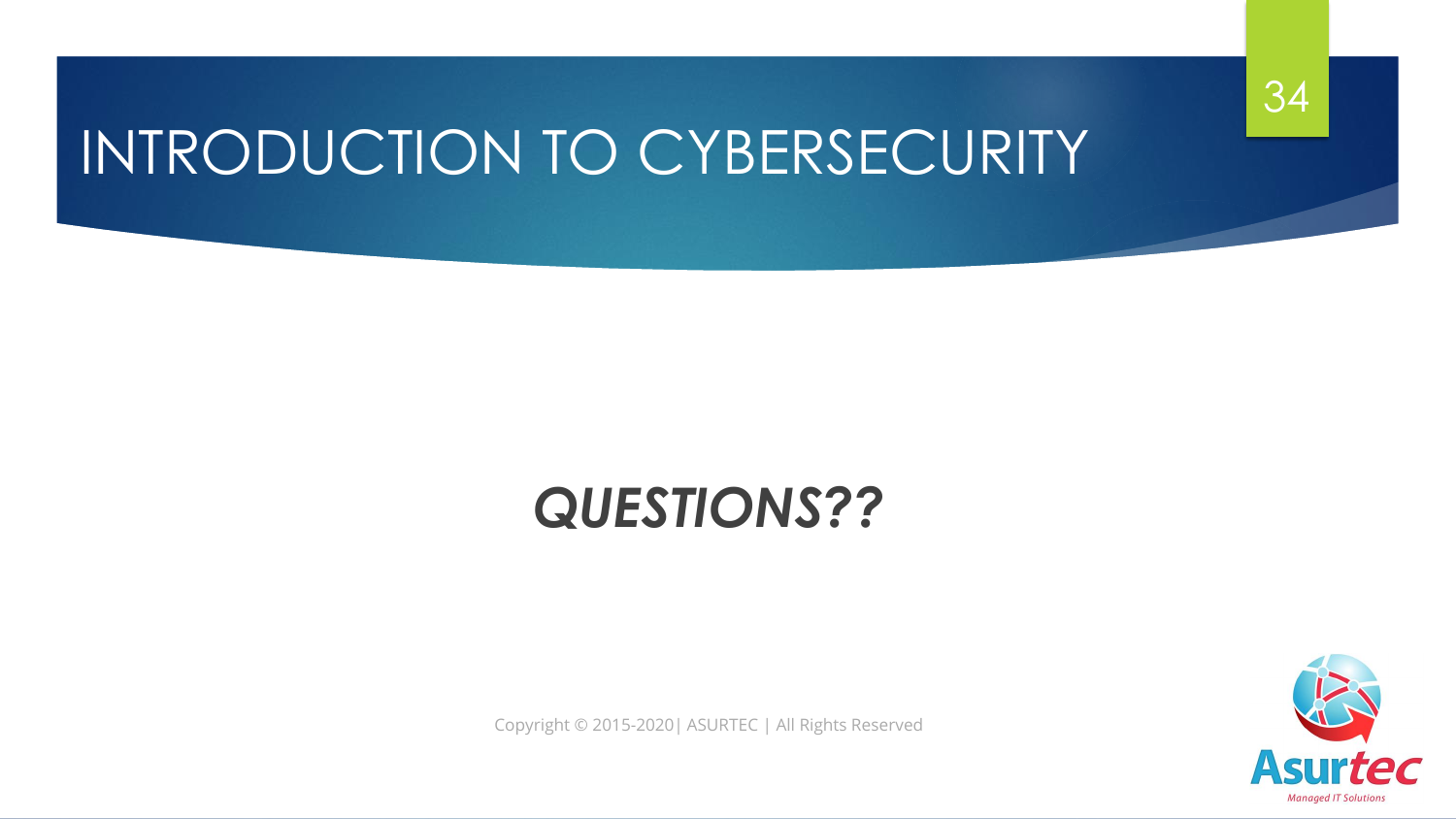

## *THANK YOU FOR YOUR TIME!!*



35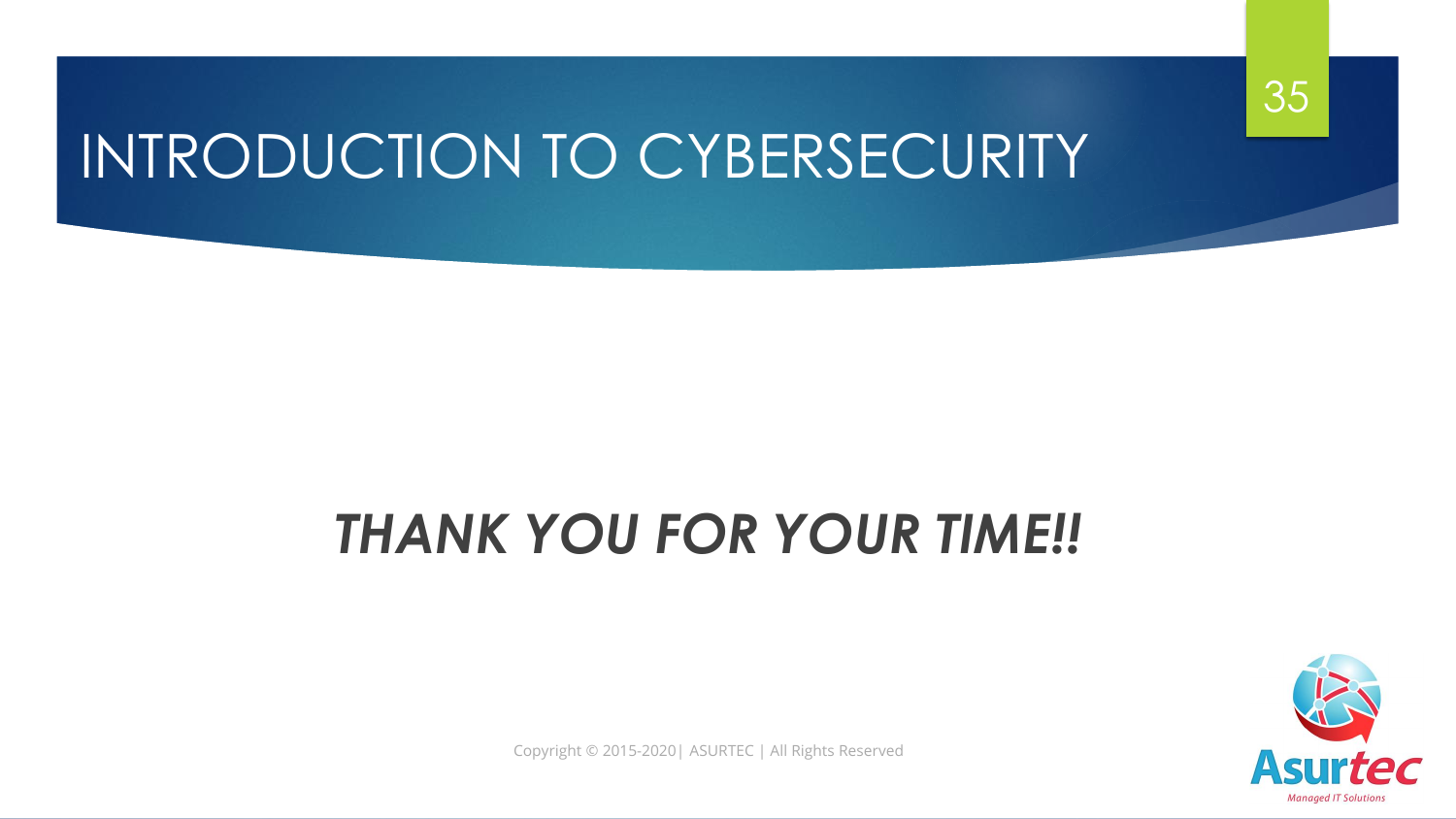### 36

## INTRODUCTION TO CYBERSECURITY

#### *Seminar Resources*

- *Statistics Canada – [Seniors Online https://www150.statcan.gc.ca/n1/pub/11-](https://www150.statcan.gc.ca/n1/pub/11-627-m/11-627-m2019024-eng.htm) 627-m/11-627-m2019024-eng.htm*
- *Seniors and technology during Covid-19: the latest insights [https://www.ericsson.com/en/blog/2021/1/seniors-and-technology-during](https://www.ericsson.com/en/blog/2021/1/seniors-and-technology-during-covid)covid*
- *How can older adults safely use Social Media [https://www.homecareassistancewinnipeg.ca/how-can-seniors-use-social](https://www.homecareassistancewinnipeg.ca/how-can-seniors-use-social-media-safely/)media-safely/*